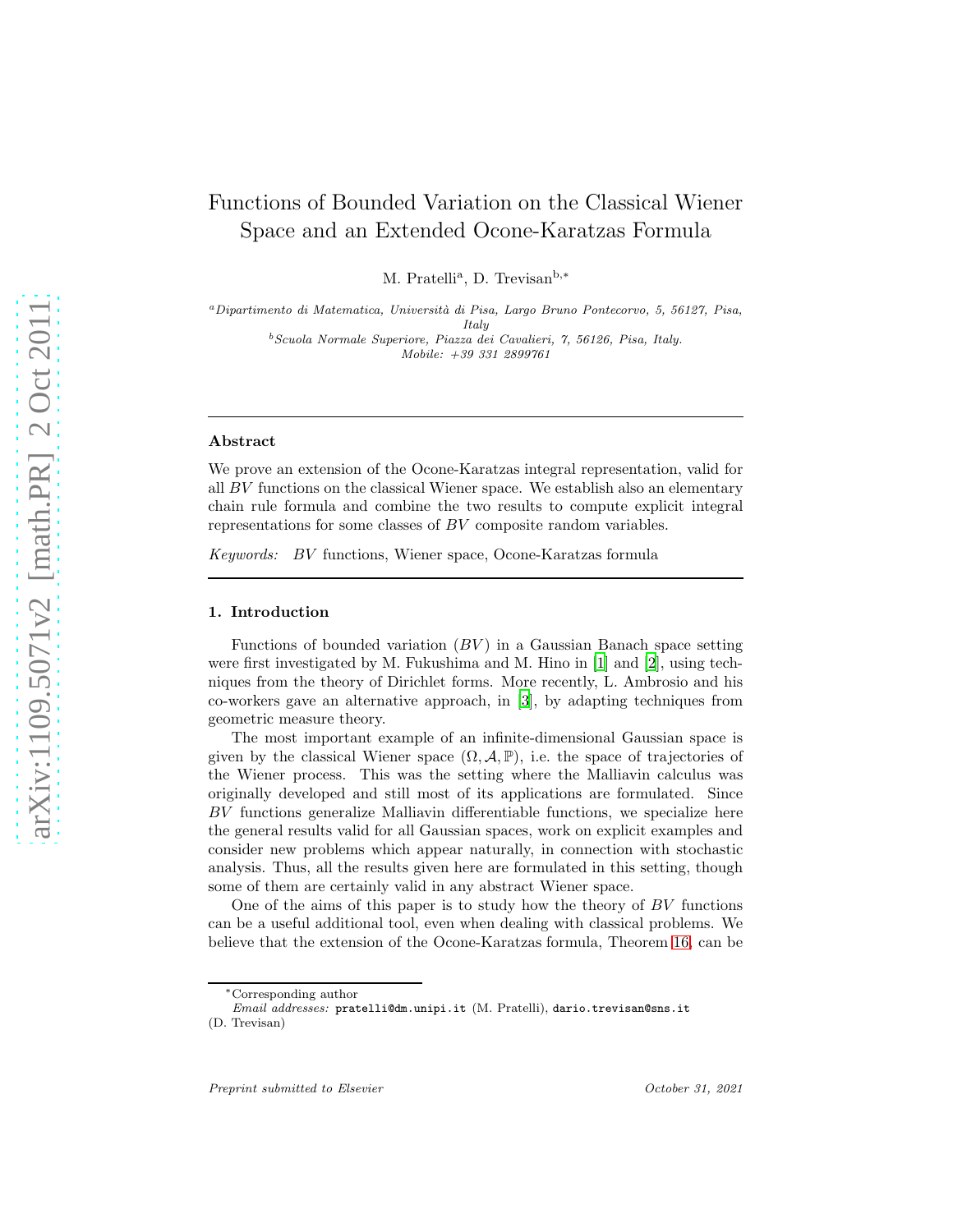regarded as the best example, in this direction, among those presented in this paper.

Roughly speaking, a real function  $f$  defined on the classical Wiener space is BV if it admits an  $L^2(0,T)$ -valued measure Df which plays the role of a Malliavin derivative, so that an integration-by-parts identity holds true. Generalizing the situation of differentiable functions, where the Malliavin derivative is a stochastic process,  $Df$  can be seen as a measure on the product space  $(\Omega \times [0, T], \mathcal{A} \otimes \mathcal{B}(0, T))$  and processes can be integrated with respect to it.

Notably, Df can be not absolutely continuous with respect to  $\mathbb{P}\otimes\lambda$  (where  $\lambda$  is the Lebesgue measure). However, if we introduce the strictly predictable σ-algebra P, which is slightly smaller than the usual σ-algebra of predictable sets in  $\Omega \times [0, T]$ , then Df restricted to P becomes absolutely continuous with respect to  $\mathbb{P}\otimes\lambda$ . Moreover, if  $H = (H_s)_{0 \leq s \leq T}$  is a version of the density, then

$$
f = \mathbb{E}[f] + \int_0^T H_s dW_s.
$$

This is, informally, the content of Theorem [16,](#page-13-0) that is our extension of the classical Ocone-Karatzas formula, originally proved in [\[4\]](#page-19-3), which identifies the integrand in the Itô representation of a random variable in terms of its Malliavin derivative. In the differentiable case, one usually writes  $H_s = \mathbb{E}(\partial_s f | \mathcal{F}_s)$ , for  $\lambda$  a.e.  $s \in [0, T]$ . Proposition [13](#page-12-0) shows that an similar result holds true in the BV case, which can be useful when dealing with concrete cases, although from a higher point of view the process  $H$  should be considered as the (dual) predictable projection of the measure Df.

BV functions can be helpful when dealing with a composite function  $f =$  $\phi \circ q$ , where q is a real random variable, differentiable in the Malliavin sense, and  $\phi$  is a Euclidean BV function. In such a case, as in the classical theory of Euclidean BV functions, many problems for general functions can be reduced to the case of indicator functions of level sets  $\{x > g\}$ , which can be shown to be BV, under certain assumptions. Moreover, an explicit chain rule formula can be obtained (Theorems [8](#page-9-0) and [10\)](#page-10-0). We remark here that this chain rule is still very distant from the deep results which can be obtained in the Euclidean setting, but it can be useful when dealing with applications.

Indeed, as an application, we combine the extended Ocone-Karatzas formula and the chain rule, to obtain explicit representations for some functionals of the Wiener process (Propositions [20](#page-16-0) and [22\)](#page-17-0). While the former result is wellknown, nevertheless we believe that the theory of BV functions provides, we believe, a clear proof without advanced technical results, such as the theory of distributions on Wiener spaces.

This paper is organized as follows: in Section [2,](#page-2-0) we fix some notation and provide the definition of BV functions together with the main approximation result, Theorem [6,](#page-7-0) without proof. Other technical results, e.g. on the Orlicz space  $L \log^{1/2} L$ , are collected, for the convenience of the reader. In Section [3,](#page-7-1) we investigate a chain rule for a special class of BV functions. Here, we use an approximation result for Euclidean BV functions, though an elementary proof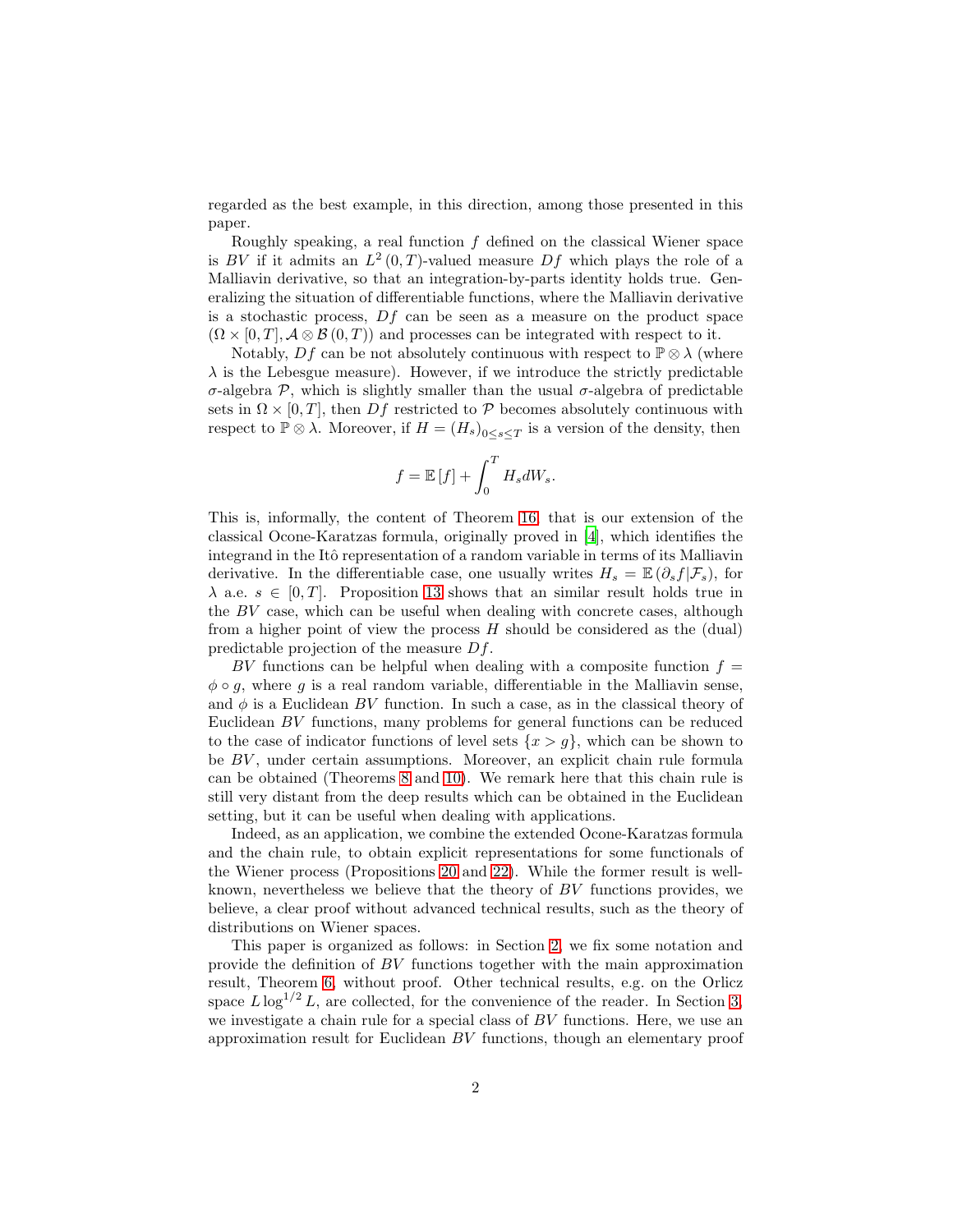is given for the special case of indicator functions of level sets. In Section [4,](#page-11-0) the extended Ocone-Karatzas formula is established, after some remarks on the notion of predictability. In Section [5,](#page-16-1) applications and examples are discussed.

#### <span id="page-2-0"></span>2. Notation and preliminary results

#### *2.1. Malliavin calculus*

Let us fix  $T > 0$  and consider the classical Wiener space  $(\Omega, \mathcal{A}, \mathbb{P})$ , where  $\Omega = C_0 ([0, T])$  is the space of real continuous functions  $\omega$ , with  $\omega(0) = 0$ , A is the  $\sigma$ -algebra of Borel sets of  $\Omega$ , and  $\mathbb P$  is the Wiener measure on A. By definition, with respect to the probability measure  $\mathbb{P}$ , the canonical process  $(W_t)_{0 \leq t \leq T}$ , given by  $W_t(\omega) = \omega(t)$ , is a Wiener process starting from the origin.

For a complete exposition of the Malliavin calculus on the classical Wiener space, we refer to [\[5\]](#page-19-4). Here, we recall some basic facts, together with some minor changes in the notation, which turn out to be more convenient, when dealing with *BV* functions.

We write  $L^2(0,T)$  for  $L^2([0,T],\lambda)$ , where  $\lambda$  is the Borel-Lebesgue measure, restricted to the interval  $[0, T]$ . We write  $\langle k_1, k_2 \rangle$  for the scalar product between  $k_1, k_2 \in L^2(0, T).$ 

The classical Cameron-Martin space  $H_0^1 \subset \Omega$  is the space of real continuous functions h on  $[0, T]$ , such that, for some  $k \in L^2(0, T)$ ,

$$
h\left(t\right) = \int_0^t k\left(s\right) ds,
$$

for every  $0 \le t \le T$ . Therefore  $k = h'$ ,  $\lambda$ -almost everywhere. Endowed with the scalar product  $\langle h_1, h_2 \rangle_{H_0^1} = \langle h_1', h_2' \rangle_2$ ,  $H_0^1$  is a Hilbert space isomorphic to  $L^2(0,T)$ .

The Wiener integral construction allows us to identify  $L^2(0,T)$  with a subspace of  $L^2(\Omega, \mathcal{A}, \mathbb{P})$ , and therefore  $H_0^1$  with the same subspace, with the correspondence  $h \mapsto W(h') = \int_0^T h'(s) dW_s$ .

For  $n \geq 1$ , given an  $n + 1$ -uple of times  $J = (t_0, \ldots, t_n)$ , with  $0 \leq t_0 < \ldots <$  $t_n \leq T$ , we define

<span id="page-2-1"></span>
$$
\Delta_J W = (W_{t_1} - W_{t_0}, \dots, W_{t_n} - W_{t_{n-1}}). \tag{1}
$$

We will often omit the subscript J and simply write  $\Delta W$ .

A smooth function f is a real function of the form  $f = \phi(\Delta_J W)$  for some J as above and some  $\phi \in C_b^1(\mathbb{R}^n)$ . We remark that  $\mathbb P$  plays no role in this definition, thus allowing us to consider different measures on  $(\Omega, \mathcal{A})$ .

It can be shown that any  $f = \phi(\Delta W)$ , with a bounded continuous  $\phi$ , is the pointwise limit of a uniformly bounded sequence of smooth functions: indeed, it is sufficient to approximate  $\phi$  with a sequence of smooth functions on  $\mathbb{R}^n$ . Then, by the monotone class theorem, or another equivalent approximation argument, we obtain that, given a finite positive measure  $\mu$ , smooth functions are dense in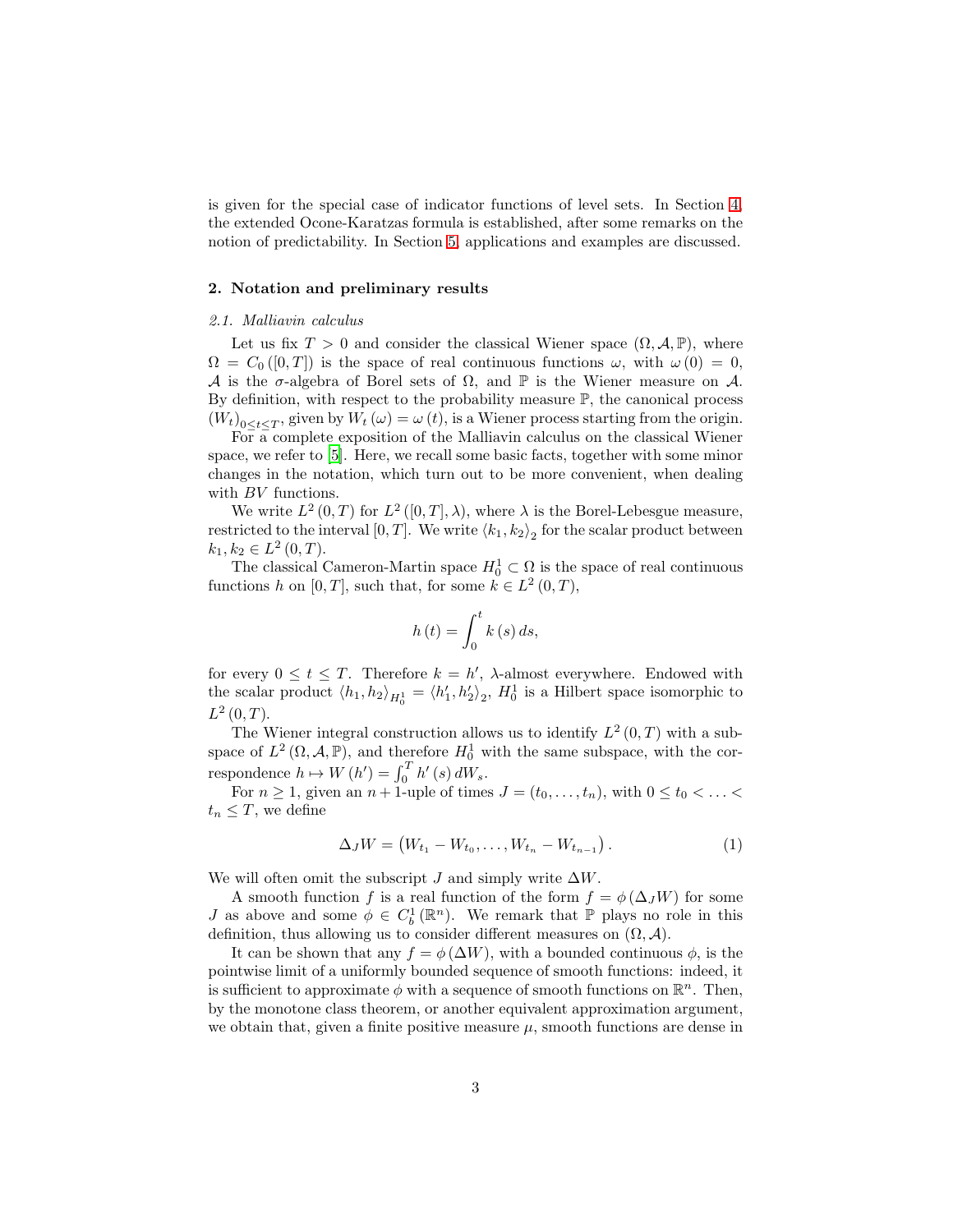$L^p(\Omega, \mathcal{A}, \mu)$ , for every  $1 \leq p < \infty$ . In particular, this holds true for  $\mu = \mathbb{P}$ . We will often write  $L^p(\mathbb{P}) = L^p(\Omega, \mathcal{A}, \mathbb{P}).$ 

By definition, the Malliavin derivative of a smooth function  $f = \phi(\Delta W)$  is the application  $\nabla f : \Omega \to L^2(0,T)$ ,

$$
\nabla f(\omega) = \sum_{i=1}^{n} \partial_i \phi(\Delta W(\omega)) I_{]t_{i-1},t_i]} \in L^2(0,T).
$$

The Malliavin derivative is well-defined, since

$$
\langle \nabla f, h' \rangle_2 = \sum_{i=1}^n \partial_i \phi \left( \Delta W \right) \left[ h \left( t_i \right) - h \left( t_{i-1} \right) \right] = \partial_h f.
$$

Given  $h \in H_0^1$  and smooth functions  $f, g$ , if we write  $\partial_h^* g = \partial_h g - gW(h')$ , the integration-by-parts formula holds,

$$
\mathbb{E}\left[\left(\partial_h f\right)g\right] = -\mathbb{E}\left[f\partial_h^* g\right].
$$

It follows that, for every  $p \geq 1$ , the linear operator  $\nabla$  is well-defined on a dense subset of  $L^p(\mathbb{P})$ , with values in  $L^p(\mathbb{P}; L^2(0,T))$ , and closable. We denote the domain of its closure by  $\mathbb{D}^{1,p}$ .

By an explicit approximation,  $\nabla W(k) = k$ , for every  $k \in L^2(0,T)$ . Therefore, our definition of smooth functions provides a construction of the Malliavin derivative, equivalent to that in [\[5\]](#page-19-4).

The fact that the Malliavin derivative of a random variable can be identified with a process is a consequence of the following elementary result, which can be easily proved by a density argument. We prefer to state it as a lemma, since it will be used again when dealing with BV functions.

<span id="page-3-0"></span>**Lemma 1.** *Given a positive measure*  $\nu$  *on*  $(\Omega, \mathcal{A})$ *, there is a linear continuous immersion*

$$
L^1(\Omega, \nu; L^2(0,T)) \to L^1(\Omega \times [0,T], \mathcal{A} \otimes \mathcal{B}([0,T]), \nu \otimes \lambda)
$$

*that maps every*  $F$  *to a process*  $F^{\nu}$  *such that,*  $\nu$  *almost everywhere, the function*  $t \mapsto F_t^{\nu}(\omega)$  *coincides with*  $F(\omega)$ ,  $\lambda$  *almost everywhere. Moreover,* 

$$
\int_{\Omega\times[0,T]}|F^{\nu}|\,d\,(\mu\otimes\lambda)\leq T^{1/2}\int_{\Omega}|F|_{2}\,d\nu.
$$

Therefore, given  $f \in \mathbb{D}^{1,1}$ , we write  $(\partial_t f)_{0 \le t \le T}$  for the process  $\nabla f^{\mathbb{P}}$  given by the lemma above. For every  $k \in L^2(0,T)$ ,

$$
\langle \nabla f, k \rangle_2 = \int_0^T \partial_s f \, k \, (s) \, ds, \quad \mathbb{P} \text{ a.s.}
$$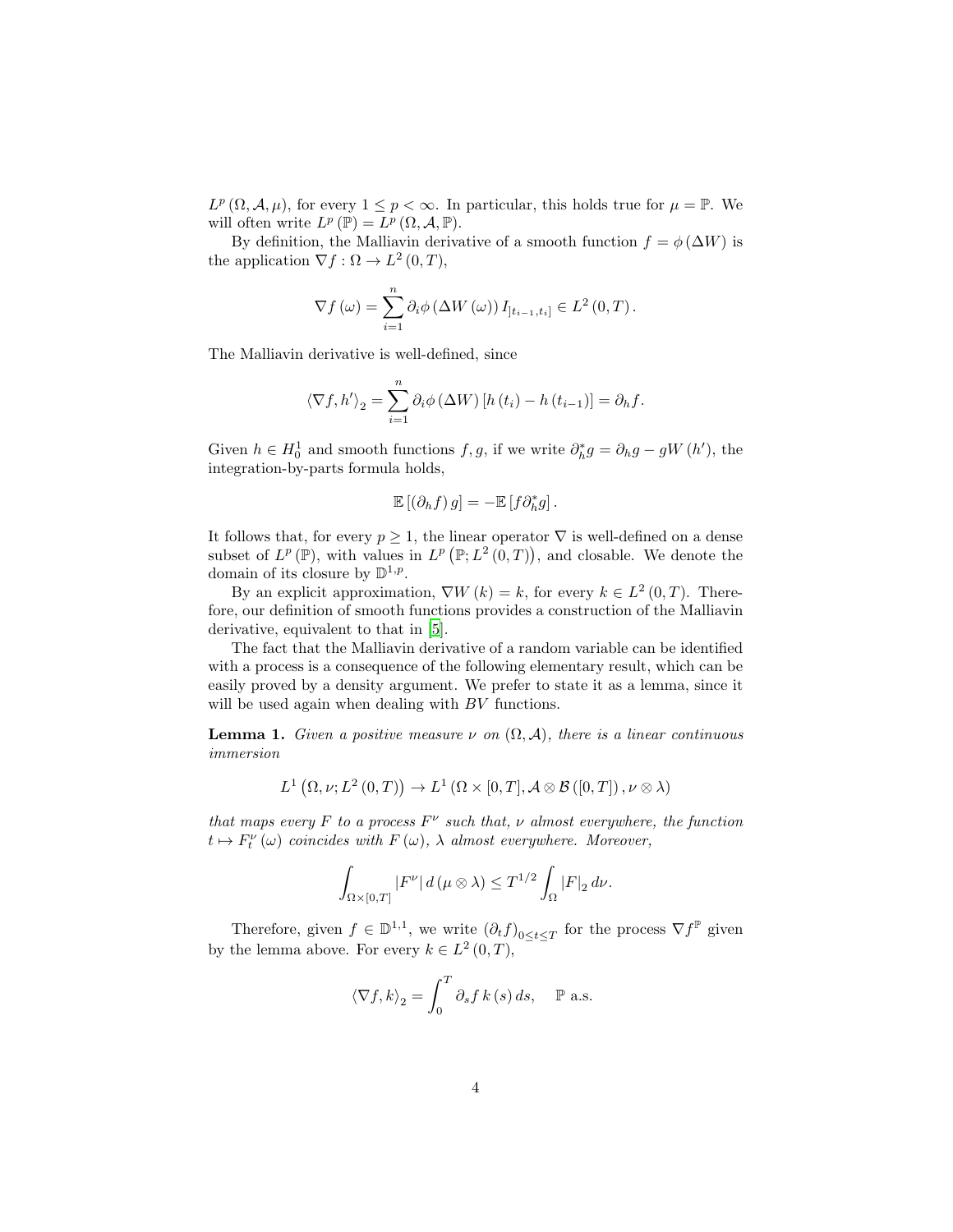2.2. The space  $L \log^{1/2} L$ 

We write  $A_{1/2}$  for the real continuous convex function

$$
x \mapsto A_{1/2}(x) = \int_0^{|x|} \log^{1/2} (1+s) \, ds.
$$

By definition,  $L \log^{1/2} L = L \log^{1/2} L (\mathbb{P})$  is the vector space of real random variables X, such that, for some  $k > 0$ ,  $A_{1/2} (X/k) \in L^1(\mathbb{P})$ . Endowed with the Luxembourg norm

$$
||X||_{L \log^{1/2} L} = \inf \left\{ k > 0 : \mathbb{E} \left[ A_{1/2} \left( X/k \right) \right] \leq 1 \right\},\,
$$

it is a particular case of an Orlicz space, and therefore a Banach space.

Orlicz spaces generalize  $L^p$  spaces and, if the function which defines the norm does not grow too fast, many properties can be stated and proved in exactly the same way.  $L \log^{1/2} L$  is such an example of slow growth, since for every real  $0 < k_1 < k_2$  and every real x,

$$
\log^{1/2} \left(1 + \frac{x}{k_1}\right) / k_1 < \left(k_2 / k_1\right)^{3/2} \log^{1/2} \left(1 + \frac{x}{k_2}\right) / k_2.
$$

It follows that

$$
\mathbb{E}\left[A_{1/2}\left(X/k_1\right)\right] \le (k_2/k_1)^{3/2} \mathbb{E}\left[A_{1/2}\left(X/k_2\right)\right],
$$

and so, if  $X \in L \log^{1/2} L$  then, for every  $k > 0$ ,  $A_{1/2} (X/k)$  is integrable.

Given  $X \in L \log^{1/2} L$  and a real random variable Y with centred normal law then, for some  $C(Y)$ ,

<span id="page-4-1"></span>
$$
\mathbb{E}\left[\left|XY\right|\right] \le C\left(Y\right) \left\|X\right\|_{L\log^{1/2} L}.
$$
\n(2)

This follows, for example, from Young's inequality for  $A_{1/2}$ ,

$$
|xy| \le A_{1/2}(x) + \int_0^{|y|} (e^{t^2} - 1) dt \le A_{1/2}(x) + |y| e^{y^2},
$$

and taking expectation, with  $x = X / ||X||_{L \log^{1/2} L}$  and  $y = Y / 2 \sqrt{\mathbb{E}[Y^2]}$ .

In the context of Malliavin differentiable functions, an important consequence of the result above is that, given a smooth function g and  $h \in H_0^1$ ,  $\mathbb{E}[f\partial_h^* g]$  is well-defined whenever  $f \in L \log^{1/2} L$ .

<span id="page-4-0"></span>*Remark* 2*.* Another fundamental fact, of which we will make implicit use, since it is partially contained in Theorem [6,](#page-7-0) is the existence of a continuous embedding of  $\mathbb{D}^{1,1}$  into  $L \log^{1/2} L$  (see [\[2\]](#page-19-1), Proposition 3.2). We remark that, in turn, this is a consequence of the Gaussian isoperimetric inequality (see [6]).

We turn now to a technical result concerning the convergence of closed martingales in the space  $L \log^{1/2} L$ , which will be used in the proof of Theorem [16.](#page-13-0)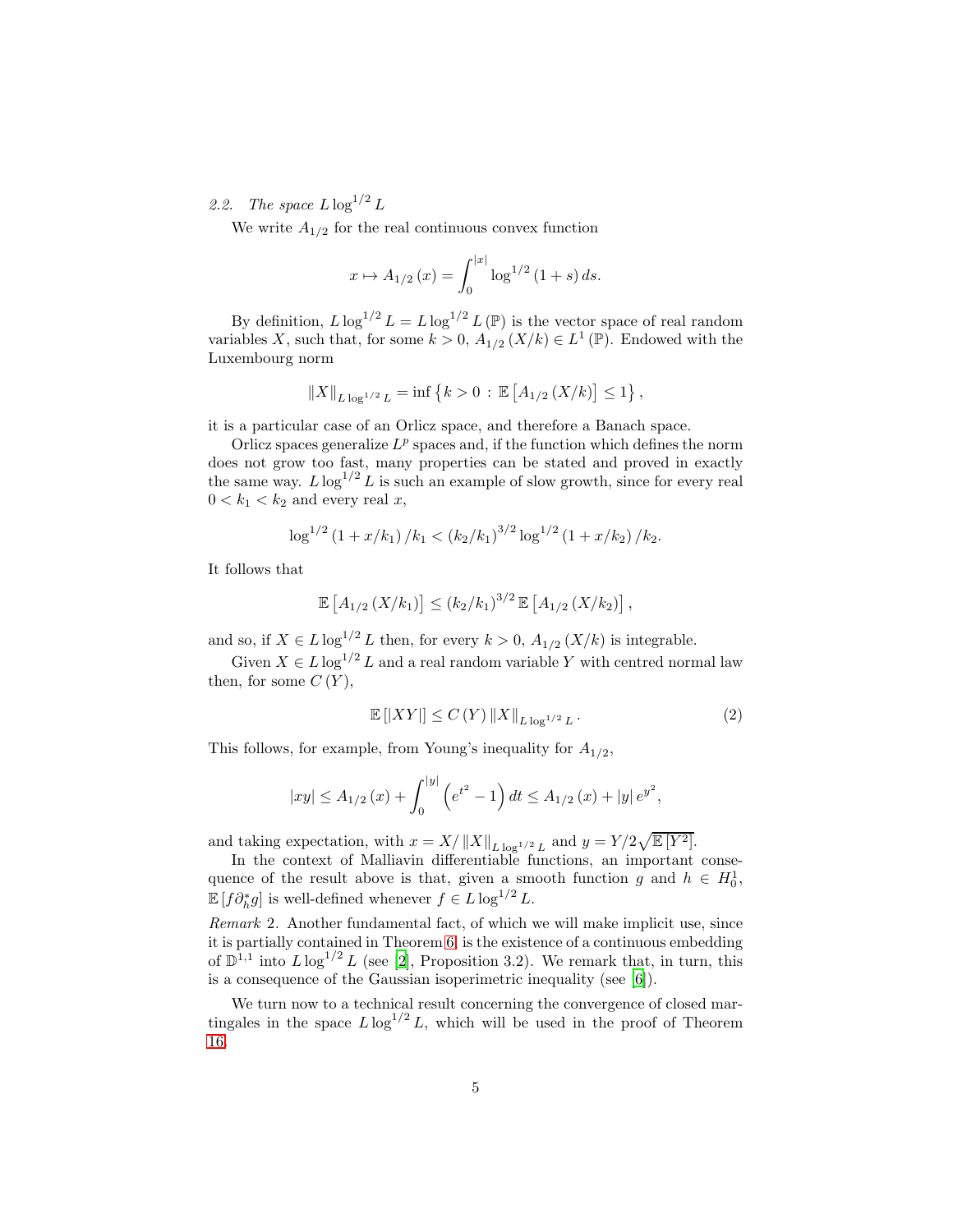<span id="page-5-0"></span>**Lemma 3.** *Given a discrete filtration*  $G = (G_n)_{n \geq 1}$ *, with*  $\bigvee_n G_n = A$ *, and a*  $\mathcal{G}\text{-}martingale (M_n)_{n\geq 1}$ , closed by a random variable  $M \in L \log^{1/2} L$  (so that for *every*  $n \geq 1$ ,  $M_n = \mathbb{E}[M|\mathcal{G}_n]$ , then the sequence  $(M_n)_{n \geq 1}$  converges to M in  $L \log^{1/2} L$ .

*Proof.* It is well known that  $(M_n)_{n\geq 1}$  converges  $\mathbb P$  a.s. to M and therefore in probability. We fix  $\epsilon > 0$  and we show that

$$
\limsup_n \mathbb{E}\left[ A_{1/2}\left(\frac{M_n-M}{\epsilon}\right)\right] < 1.
$$

Since  $A_{1/2}(0) = 0$ , by continuity, there exists some  $\delta > 0$  such that  $A_{1/2}(x) \leq$  $1/2$  if  $|x| \leq \delta$ . We write  $B(n) = \{ |M_n - M| > \delta \epsilon \}$ , so that

$$
\mathbb{E}\left[A_{1/2}\left(\frac{M_n-M}{\epsilon}\right)\right] \leq \frac{1}{2} + \mathbb{E}\left[I_{B(n)}A_{1/2}\left(\frac{M_n-M}{\epsilon}\right)\right].
$$

Moreover,  $\lim_{n} \mathbb{P}(B(n)) = 0$ . By the elementary properties of  $A_{1/2}$ ,

$$
A_{1/2}\left(\frac{M_n-M}{\epsilon}\right) \leq \frac{1}{2}A_{1/2}\left(\frac{2M}{\epsilon}\right) + \frac{1}{2}A_{1/2}\left(\frac{2M_n}{\epsilon}\right).
$$

M belongs to  $L \log^{1/2} L$ , so the first summand above is integrable and

$$
\limsup_{n} \mathbb{E}\left[I_{B(n)}A_{1/2}\left(\frac{2M}{\epsilon}\right)\right] = 0.
$$

Since  $A_{1/2}$  is convex, the second summand above is  $\mathbb P$  a.s. not greater than  $1/2\mathbb{E}\left[A_{1/2}\left(2M/\epsilon\right)|\mathcal{G}_n\right]$ , by Jensen's inequality for conditional expectations. Again,  $A_{1/2}$   $(2M/\epsilon)$  is integrable so  $(\mathbb{E} [A_{1/2} (2M/\epsilon) | \mathcal{G}_n])_{n \geq 1}$  is a  $\mathcal{G}$ -martingale closed in  $L^1$  and therefore uniformly integrable. We conclude that

$$
\limsup_{n} \mathbb{E}\left[I_{B(n)}A_{1/2}\left(\frac{2M_n}{\epsilon}\right)\right] \le \limsup_{n} \mathbb{E}\left[I_{B(n)}\mathbb{E}\left[A_{1/2}\left(\frac{2M}{\epsilon}\right)|\mathcal{G}_n\right]\right] = 0.
$$

# 2.3.  $L^2(0,T)$ -valued measures

We write  $\mathcal{M} = \mathcal{M}(\Omega; L^2(0,T))$  for the space of  $L^2(0,T)$ -valued  $\sigma$ -additive measures on  $(\Omega, \mathcal{A})$ , with finite total variation  $|\mu|$ . We recall that  $|\mu|$  is a measure on  $(\Omega, \mathcal{A})$ , given by

$$
|\mu|(A) := \sup \left\{ \sum_{n \ge 1} |\mu(A_n)|_2 : A = \bigcup_{n \ge 1} A_n \right\} < \infty,
$$

where the supremum runs along every countable measurable partition of A.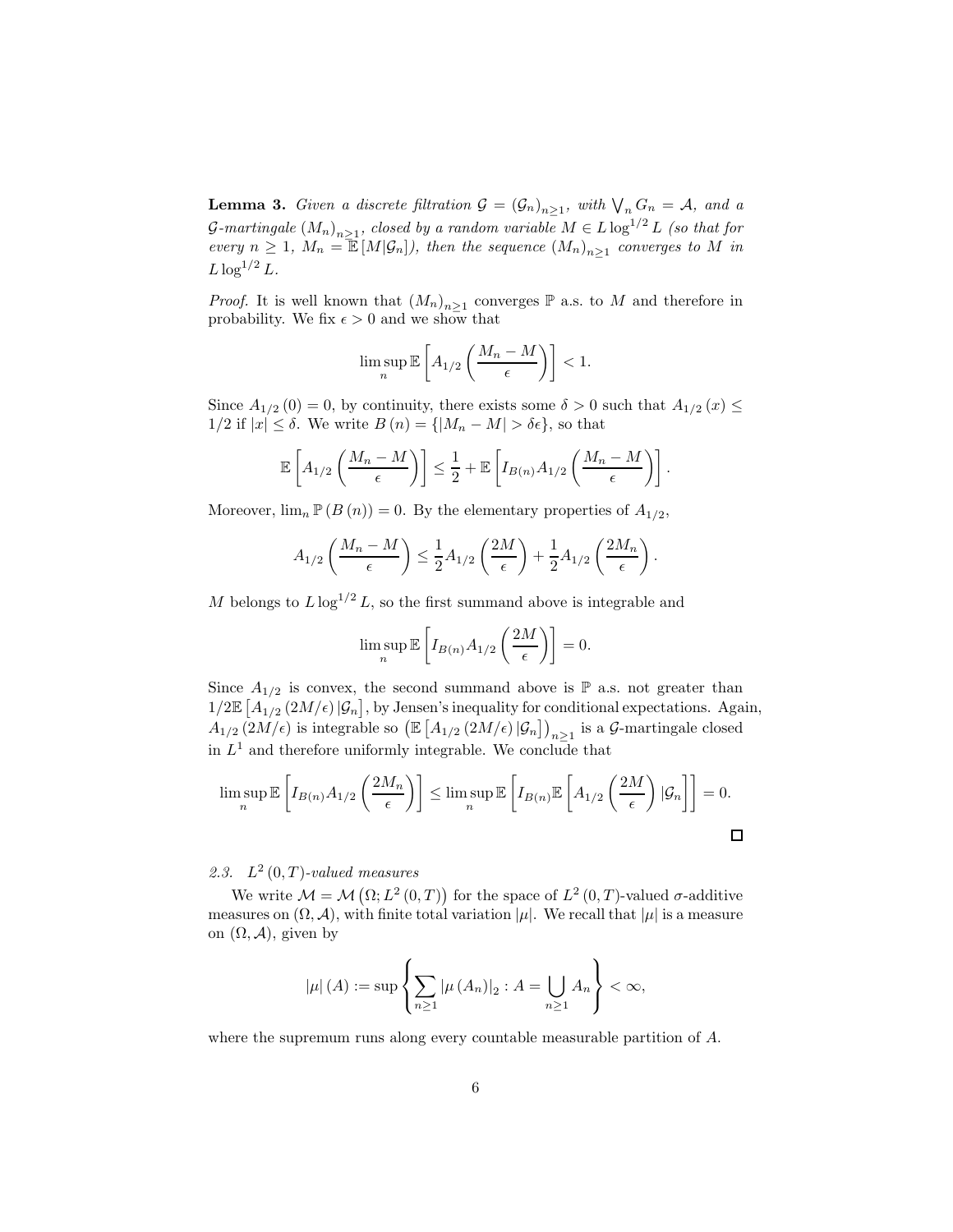By the polar decomposition theorem, given  $\mu \in \mathcal{M}$ , there exists an  $L^2(0,T)$ valued measurable application  $\sigma$ , with  $|\sigma|(\omega) \leq 1$ , for all  $\omega$ , such that, for every measurable set A, and every  $k \in L^2(0,T)$ ,

$$
\langle \mu\left(A\right),k\rangle_{2}=\int I_{A}\left\langle \sigma,k\right\rangle_{2}d\left|\mu\right|.
$$

The member on the right clearly defines a real measure, which we denote by  $\langle \mu, k \rangle_2$ . The decomposition above allows us to integrate  $L^2(0,T)$ -valued applications. We define

$$
\int \langle F, d\mu \rangle_2 = \int \langle \sigma, F \rangle_2 d|\mu|,
$$

if  $\langle \sigma, F \rangle_2 \in L^1(|\mu|)$ . Since such applications can be seen as processes, we identify  $\mu$  with a real measure on the product space. More precisely, we apply Lemma [1](#page-3-0) with  $\nu = |\mu|$  and consider the measure  $\tilde{\mu} = \sigma^{|\mu|} \cdot (|\mu| \otimes \lambda)$ . Given a process  $F = fI_{]s,t]}$ , with smooth f and  $0 \leq s \leq t \leq T$ , then

$$
\int \langle F, d\mu \rangle_2 = \int f d \langle \mu, I_{s,t} \rangle_2 = \int_{\Omega} f(\omega) \left[ \int_s^t \sigma^{|\mu|}(\omega, r) dr \right] |\mu| (d\omega).
$$

*2.4.* BV *functions*

The following condition shows that the integration-by-parts formula plays a central role in the theory of Malliavin calculus:  $f \in \mathbb{D}^{1,p}$ , with  $1 \leq p < \infty$ , if and only if  $f \in L^p(\mathbb{P})$  and there exists some  $F \in L^p(\Omega, \mathbb{P}; L^2(0,T))$  such that, for every smooth g and every  $h \in H_0^1$ ,

<span id="page-6-0"></span>
$$
\mathbb{E}\left[\langle F, h'\rangle_2 g\right] = -\mathbb{E}\left[f\partial_h^* g\right].\tag{3}
$$

In such a case,  $F = \nabla f$ .

We can read the left member in  $(3)$  as the integral of g, with respect to the real measure  $\langle F, h' \rangle$ . P. Informally, a function f is said to be of bounded variation, if we require only that there exists a measure, such that the same condition is satisfied.

Definition 4. A real function f is said to be of *bounded variation* (BV ), with respect to P, if  $f \in L \log^{1/2} L (\mathbb{P})$ , and there exists a measure  $Df \in \mathcal{M}$ , such that, for every  $h \in H_0^1$  and every smooth g,

$$
\int g \, d \langle Df, h' \rangle_2 = - \mathbb{E} \left[ f \, \partial_h^* g \right].
$$

The quantity  $|Df|(\Omega)$  is called the *total variation* of f. The real measure  $\langle Df, h' \rangle_2$  is denoted with  $D_h f$ .

*Remark* 5*.* In the article [\[3\]](#page-19-2), it is required for a smooth function to be of the form  $\phi(W(k_1),...,W(k_n))$ , where  $\phi$  is smooth and each  $k_i \in L^2(0,T)$  is a function of bounded variation on  $[0, T]$ , so that  $W(k<sub>i</sub>)$  is linear and continuous on  $\Omega$ . Therefore, although the definitions are formally identical, the class of BV functions introduced above could be larger than that considered there. However, by an approximation argument, it can be shown that they coincide.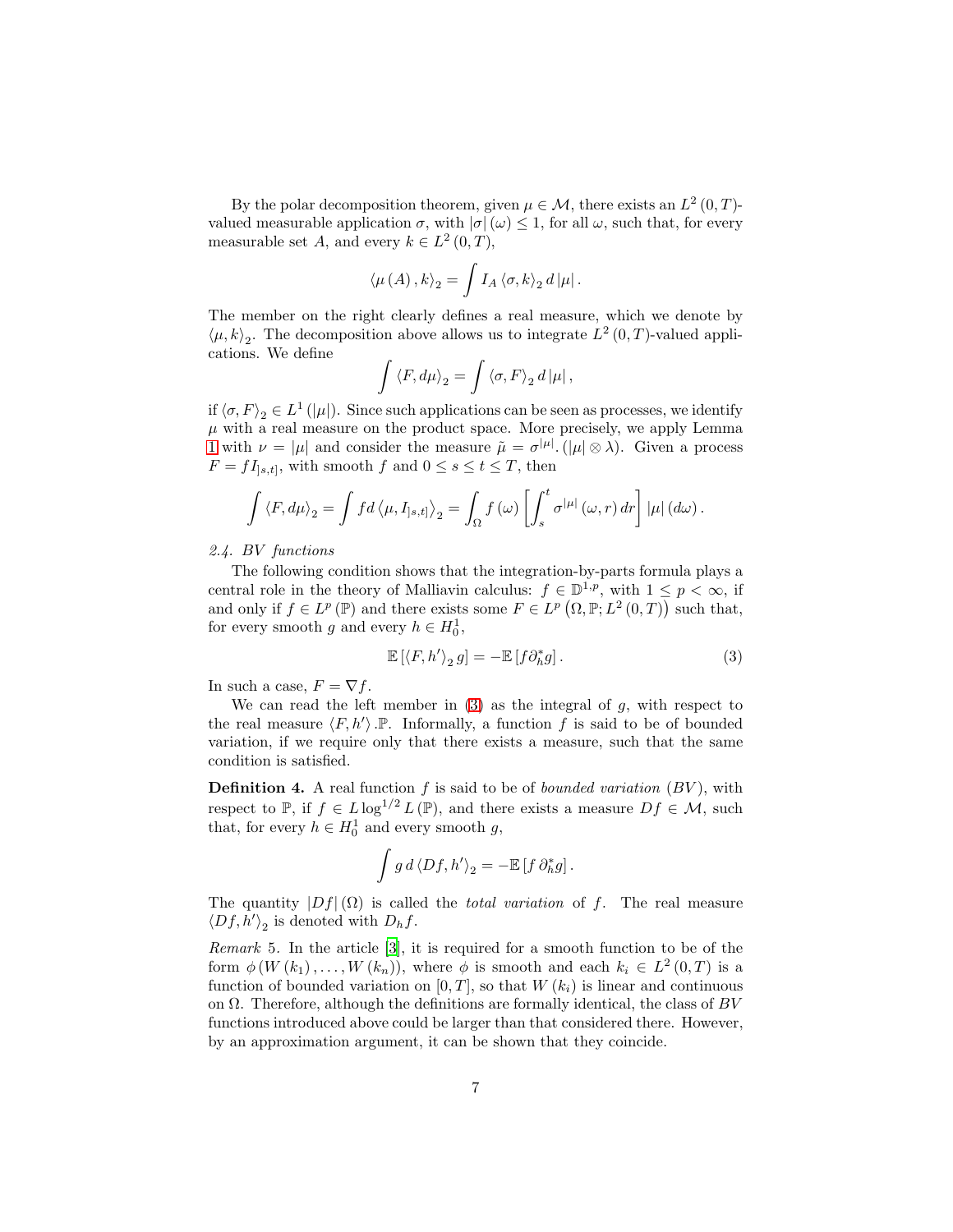Any function  $f \in \mathbb{D}^{1,1}$  is  $BV$ , with  $Df = \nabla f \cdot \mathbb{P}$ , because the integrability condition follows from the continuous embedding of  $\mathbb{D}^{1,1}$  in  $L \log^{1/2} L(\mathbb{P})$  (see Remark [2\)](#page-4-0). Actually, a  $BV$  function  $f$  admits a Malliavin derivative if and only if  $|Df|$  is absolutely continuous with respect to  $\mathbb{P}$ .

As a consequence of the general results about  $L^2(0,T)$ -valued measures, in all what follows we will identify the measure  $Df$  with a measure on the product space  $\Omega \times [0, T]$ . We can even define a BV-analogue of the process  $(\partial_t f)_{0 \le t \le T}$ : given a version  $\sigma$  of the density of Df with respect to  $|Df| \otimes \lambda$ , we define  $D_t f = \sigma(t) \cdot (|Df| \otimes \lambda)$ . The family of measures  $(D_t f)_{0 \le t \le T}$  is defined up to  $\lambda$ -neglegible sets.

We consider now the approximability of  $BV$  functions with regular functions. To make a comparison with the differentiable case, we recall that, for  $p > 1$ , given a sequence  $(f_n)_{n\geq 1}$  in  $\mathbb{D}^{1,p}$ , convergent to some f in  $L^p(\mathbb{P})$  and such that  $(\nabla f_n)_{n\geq 1}$  is bounded in  $L^p\left(\Omega, \mathbb{P}; L^2(0,T)\right)$ , then  $f \in \mathbb{D}^{1,p}$  (see [\[5\]](#page-19-4), Lemma 1.2.3, p. 28, for the case  $p = 2$ ). Such a conclusion does not hold, for  $p = 1$ : however, the next theorem shows that  $f$  must be a  $BV$  function, and all  $BV$ functions can be obtained with a similar approximation. Proofs can be found in [\[2](#page-19-1)], Theorem 3.7, or in [\[3\]](#page-19-2), Theorem 4.1.

<span id="page-7-0"></span>**Theorem 6.** *Given*  $f \in L^1(\mathbb{P})$ *, the following conditions are equivalent:* 

- 1. f *is of bounded variation;*
- 2. *there exists a sequence of functions*  $(f_n)_{n\geq 1}$ , *bounded in*  $\mathbb{D}^{1,1}$  *and convergent to*  $f$  *in*  $L^1(\mathbb{P})$ *;*

*In such a case,*

$$
|Df|(\Omega) \leq \liminf_{n} \mathbb{E} [|\nabla f_n|_2],
$$

*and there exists a sequence*  $(f_n)_{n\geq 1}$  *such that equality is attained.* 

We remark that in the theorem above, the second condition does not mention the space  $L \log^{1/2} L$ : this follows by the continuous embedding discussed in Remark [2.](#page-4-0) In this sense, the extra integrability condition required in the definition of BV functions is technical but natural.

#### <span id="page-7-1"></span>3. A chain rule

For a composite function  $f = \phi \circ g$ , under certain assumptions on  $\phi$  and g, we can conclude that  $f$  is  $BV$  and write an explicit formula for the integral of smooth functions with respect to any measure  $D<sub>h</sub>f$ .

A chain rule for the Malliavin derivative (see [\[5](#page-19-4)], Proposition 1.2.3, p. 28) reads as follows: given  $g_1, \ldots, g_n \in \mathbb{D}^{1,1}$  and  $\phi \in C_b^1(\mathbb{R}^n)$ , then  $f = \phi(g_1, \ldots, g_n) \in$  $\mathbb{D}^{1,1}$  and

$$
\nabla f = \sum_{i=1}^n \partial_i \phi(g_1, \dots, g_n) \nabla g_i.
$$

When  $\phi$  is a Euclidean BV function, we would like to conclude that f is  $BV$  (for the general theory of Euclidean  $BV$  functions, see [\[7](#page-19-5)]). Before stating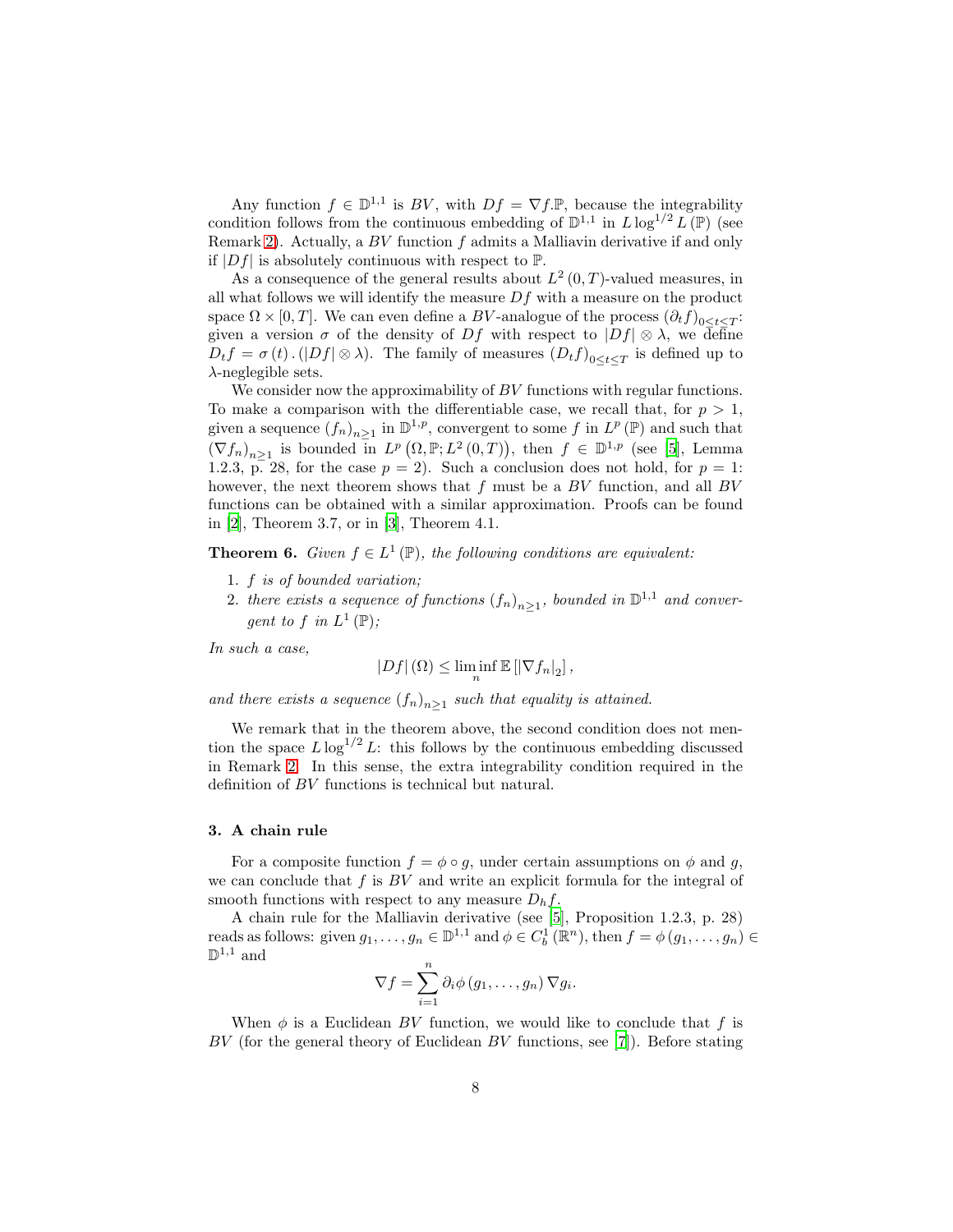some precise results, we give here a formal derivation of the chain rule in the simple case of  $g_i = W(k_i)$ , with  $\{k_1, \ldots, k_n\}$  orthonormal in  $L^2(0,T)$ . Under this assumption, the joint law of  $g = (W(k_1), \ldots, W(k_n))$  is the standard Gaussian law on  $\mathbb{R}^n$  and we write  $\rho$  for its continuous density. Given a bounded random variable u, there exits some Borel function v such that  $\mathbb{E}[u|g] = v(g)$ . For brevity, we write  $v(x) = \mathbb{E}[u|g=x]$ . For  $h \in H_0^1$ , when  $\phi \in C_b^1(\mathbb{R}^n)$ , we integrate the chain rule above:

$$
\mathbb{E}\left[u\left\langle h',\nabla f\right\rangle\right]=\sum_{i=1}^n\mathbb{E}\left[u\partial_i\phi\left(g\right)\left\langle k_1,h'\right\rangle_2\right].
$$

The left member above can be replaced with  $\int uD_hf$ , which is defined when f is  $BV$ . For the right member, we take the conditional expectation with respect to g and we find that

$$
\int uD_hf = \sum_{i=1}^n \int_{\mathbb{R}^n} \mathbb{E}\left[u|g=x\right] \langle k_1, h'\rangle_2 \rho(x) \partial_i \phi(x) \lambda^n(dx).
$$

When  $\phi$  is a Euclidean BV function, we would like to replace  $\partial_i \phi(x) \lambda^n(dx)$ with  $D_i \phi(dx)$ . However, we notice that the integrand in the right member above is defined  $\lambda^n$  a.e. and, since  $|D_i \phi|$  can be singular with respect to  $\lambda^n$ , it is clear that some assumptions on  $u$  are necessary to give a precise meaning to the expression. In this setting, the following theorem can be established, but we omit the proof.

Theorem 7. *With the notation as above, if* u *is cylindrical and continuous, then there exists a continuous representative of*  $\mathbb{E}[u|g=x]$  *and, if*  $\rho$ .  $|D\phi|$  *is a finite measure, then* f *is* BV *and*

$$
\int uD_hf = \sum_{i=1}^n \int_{\mathbb{R}^n} \mathbb{E}\left[u|g=x\right] \langle k_1, h'\rangle_2 \, \rho\left(x\right) D_i\phi\left(dx\right),
$$

*where the integrand is intended as its continuous representative.*

By a density argument, the formula above identifies the measure  $Df$  as an expression of  $D\phi$  and  $\nabla W(k_i) = k_i$ .

We turn now our attention to some chain rule formulas valid with less regularity assumptions. In what follows, we consider the case  $n = 1$  only, but we do not limit ourselves to a Wiener integral: more precisely, we assume that g belongs to  $\mathbb{D}^{1,1}$  and moreover that its law is absolutely continuous with respect to  $\lambda$ , with a locally bounded density  $\rho$ .

Given an integrable random variable  $X$ , we write

$$
x\mapsto \mathbb{E}\left[X|g=x\right],
$$

for the equivalence class in  $L^1(\rho.\lambda)$  of any Borel function  $h : \mathbb{R} \to \mathbb{R}$  such that  $h \circ g = P[X|g].$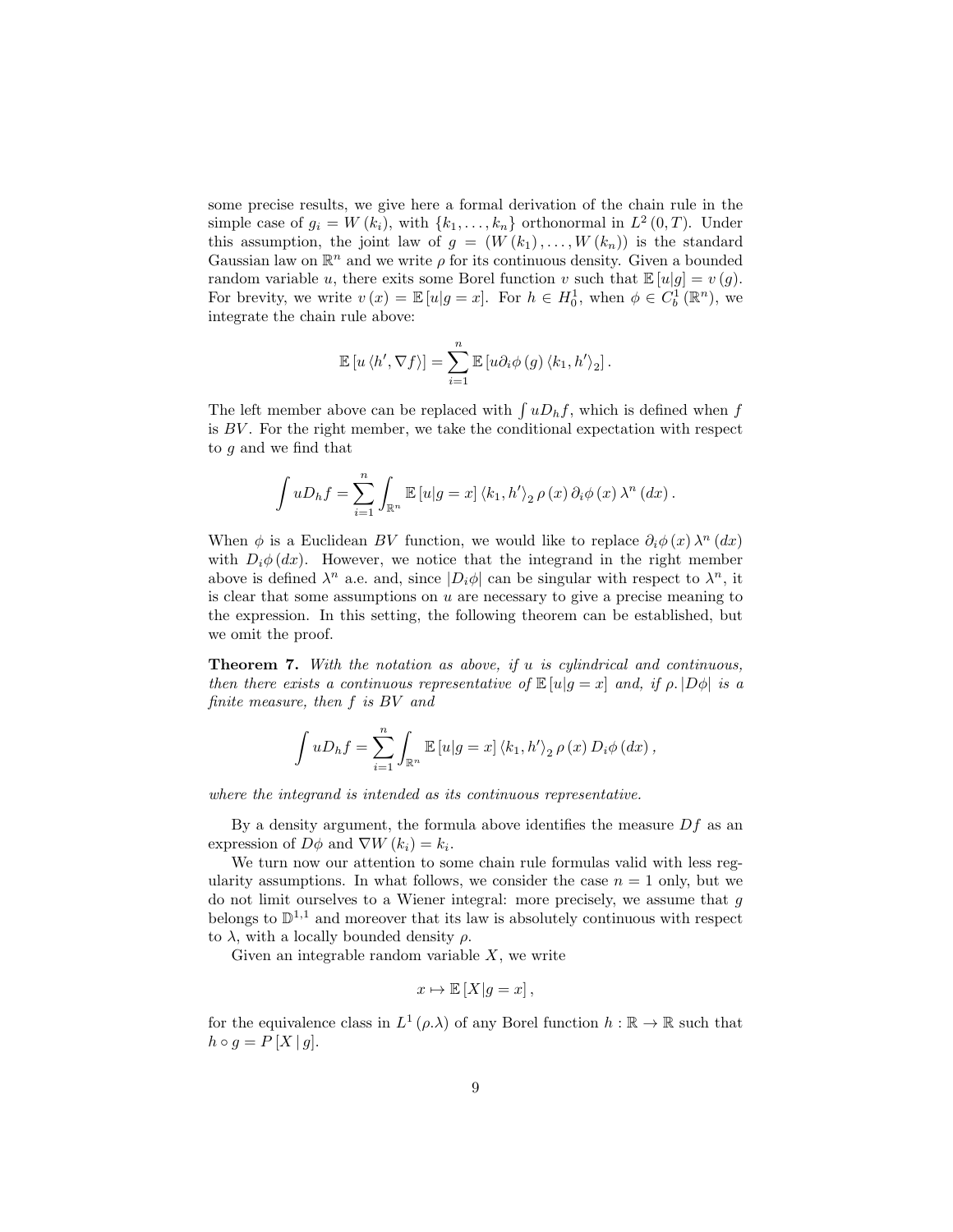We introduce the following notation:

$$
\xi \left( x\right) =\rho \left( x\right) \mathbb{E}\left[ \left\vert \nabla g\right\vert _{2}\left\vert g=x\right\vert ,
$$

which defines an element of  $L^1(\lambda)$ . We assume that  $\xi$  is locally bounded and write  $\xi_*(x) = \liminf_{n \to \infty} n \int_x^{x+1/n} \xi(t) dt$ .

<span id="page-9-0"></span>**Theorem 8.** *For every real x, the level set indicator function*  $f^x = I_{]x,\infty[} (g) =$  $I_{\{g > x\}}$  *is BV and*  $|Df^x|_2(\Omega) \leq \xi_*(x)$ *.* 

Let *u* be a smooth cylindrical function and  $h \in H_0^1$ . Then, for  $\lambda$  a.e. x,

$$
\int uD_hf^x = \rho(x) \mathbb{E}[u \langle \nabla g, h' \rangle_2 | g = x].
$$

*Remark* 9*.* The left member in the identity above is a continuous function of x, since it coincides with  $-\mathbb{E}[f^x \partial_h^* u]$  and the law of g has no atoms. Therefore, the right member above admits a continuous representative.

*Proof.* For  $x \in \mathbb{R}$ , for  $n \geq 1$ , we define

$$
\phi_n^x(t) = (n(t - x) \wedge 1) \vee 0,
$$

and write  $f_n^x = \phi_n^x \circ g$ . The sequence  $(f_n^x)_{n \geq 1}$  converges to  $f^x$  in every  $L^p(\mathbb{P})$ , for  $p \geq 1$ . By the classical chain rule,  $f_n^x$  admits a Malliavin derivative given by

$$
\nabla f_n^x = n I_{]x,x+1/n[} (g) \nabla g.
$$

Then, conditioning with respect to  $q$ ,

$$
\mathbb{E}\left[\left|\nabla f_n^x\right|_2\right] = n \int_x^{x+1/n} \xi(t) dt,
$$

which is bounded for  $n \to \infty$ . By Theorem [6,](#page-7-0) the first statement is proved.

Given  $u$  and  $h$  as in the second statement, we write the integration-by-parts identity for every  $f_n^x$ :

$$
-\mathbb{E}\left[\partial_h^* u f_n^x\right]=\mathbb{E}\left[u\left\langle \nabla f_n^x,h'\right\rangle_2\right].
$$

We take the conditional expectation with respect to  $q$  and integrate with respect to its law,

$$
-\mathbb{E}\left[\partial_h^* u f_n^x\right] = n \int_x^{x+1/n} \rho(t) \mathbb{E}\left[u\left\langle \nabla g, h'\right\rangle_2 \left|g=t\right.\right] dt.
$$

As  $n \to \infty$ , the right member above converges to  $\rho(x) \mathbb{E}[u \langle \nabla g, h' \rangle_2 | g = x]$ , for  $\lambda$  a.e. x, while the left member converges to  $-\mathbb{E} \left[ \partial_h^* u f^x \right]$ , for every x.

Once the case of level sets is settled, we consider a  $\phi \in BV_{loc}(\lambda)$  such that and  $|D\phi|$  has compact support, contained in an interval  $[-M, M]$ , for some  $M > 0$ . In particular, such a  $\phi$  is  $\lambda$  a.e. constant for |x| large (possibly with two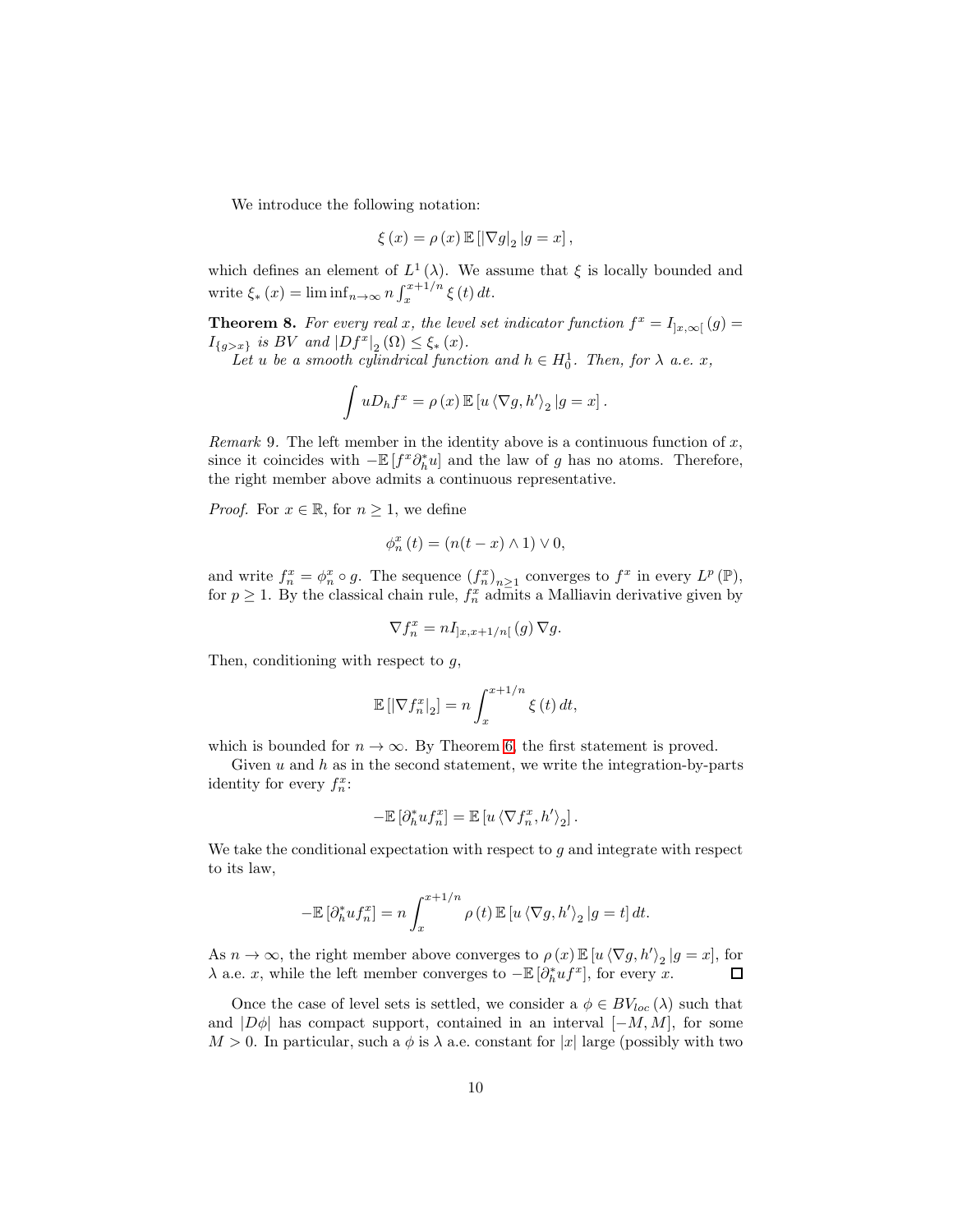different values according to the sign of x). Therefore,  $\phi$  differs from a Euclidean BV function with compact support contained in the same interval  $[-M, M]$ , by adding a suitable constant function and a multiple of an indicator function of an unbounded interval. We write  $C_M$  for a real number such that  $\xi(x) \leq C_M$ for  $\lambda$  a.e.  $x \in [-M, M]$ .

<span id="page-10-0"></span>**Theorem 10.** With the notation above,  $f = \phi \circ g$  is BV, with  $|Df|(\Omega) \le$  $C_M$   $|D\phi|$  (R).

Let *u* be a smooth cylindrical function and  $h \in H_0^1$ . Then,

<span id="page-10-1"></span>
$$
\int uD_h f = \int_{\mathbb{R}} \rho(x) \mathbb{E} \left[ u \left\langle \nabla g, h' \right\rangle_2 \middle| g = x \right] D\phi(dx)
$$
\n(4)

*where the integrand on the right is intended as its continuous representative.*

*Proof.* We can suppose that  $\phi \in BV(\lambda)$  has compact support. By the Euclidean analogue of Theorem [6](#page-7-0) (see [\[7](#page-19-5)], Theorem 3.9) there exists a sequence of smooth functions with compact support  $(\phi_n)_{n\geq 1}$ , convergent to  $\phi$  in  $L^1(\lambda)$ , such that the sequence of derivatives  $(\phi'_n)_{n\geq 1}$  is bounded in  $L^1(\lambda)$ . We define  $f_n = \phi_n \circ g$ , so that, for some  $C > 0$ ,

$$
\mathbb{E} [ |f_n - f| ] = \int |\phi_n - \phi| \, \rho d\lambda \leq C \, ||\phi_n - \phi||_{L^1} \, .
$$

By the chain rule for differentiable functions, for every  $n \geq 1$ ,

$$
\nabla f_n = \phi'_n(g) \cdot \nabla g.
$$

Taking expectations and conditioning with respect to g,

$$
\mathbb{E}\left[\left|\nabla f_n\right|_2\right]=\mathbb{E}\left[\left|\phi_n'\left(g\right)\right|\mathbb{E}\left[\left|\nabla g\right|_2\bigm|g\right]\right].
$$

Integrating with respect to the law of  $g$ , the right member above is equal to

$$
\int_{\mathbb{R}} |\phi'_{n}(x)| \xi(x) dx \leq C_{M} \int_{\mathbb{R}} |\phi'_{n}(x)| dx,
$$

and we conclude that  $f$  is  $BV$ .

To obtain the chain rule [4,](#page-10-1) we can suppose that the sequence of measure derivatives  $(D\phi_n)_{n\geq 1}$  (where  $D\phi_n = \phi'_n \cdot \lambda$ ) converges in the duality with bounded continuous functions. It is not hard to see that equation [4](#page-10-1) holds true with  $\phi_n$  instead of  $\phi$  and therefore holds true in the limit, if the integrand is intended as its continuous representative. 口

*Remark* 11*.* If ξ admits a continuous representative, we obtain the stronger estimate  $|Df|(\Omega) \leq \int_{\mathbb{R}} \xi(x) |D\phi| (dx)$ .

In the last section we will be given a Borel function  $U(x, r)$ , such that, for some  $s \in [0, T]$  and  $\lambda$  a.e.  $r \geq s$ ,  $U(x, r)$  is a version of  $\rho(x) \mathbb{E}[u \partial_r g | g = x]$ , continuous in  $x$ . In order to obtain a chain rule in terms of  $U$ , we make some additional boundedness assumptions.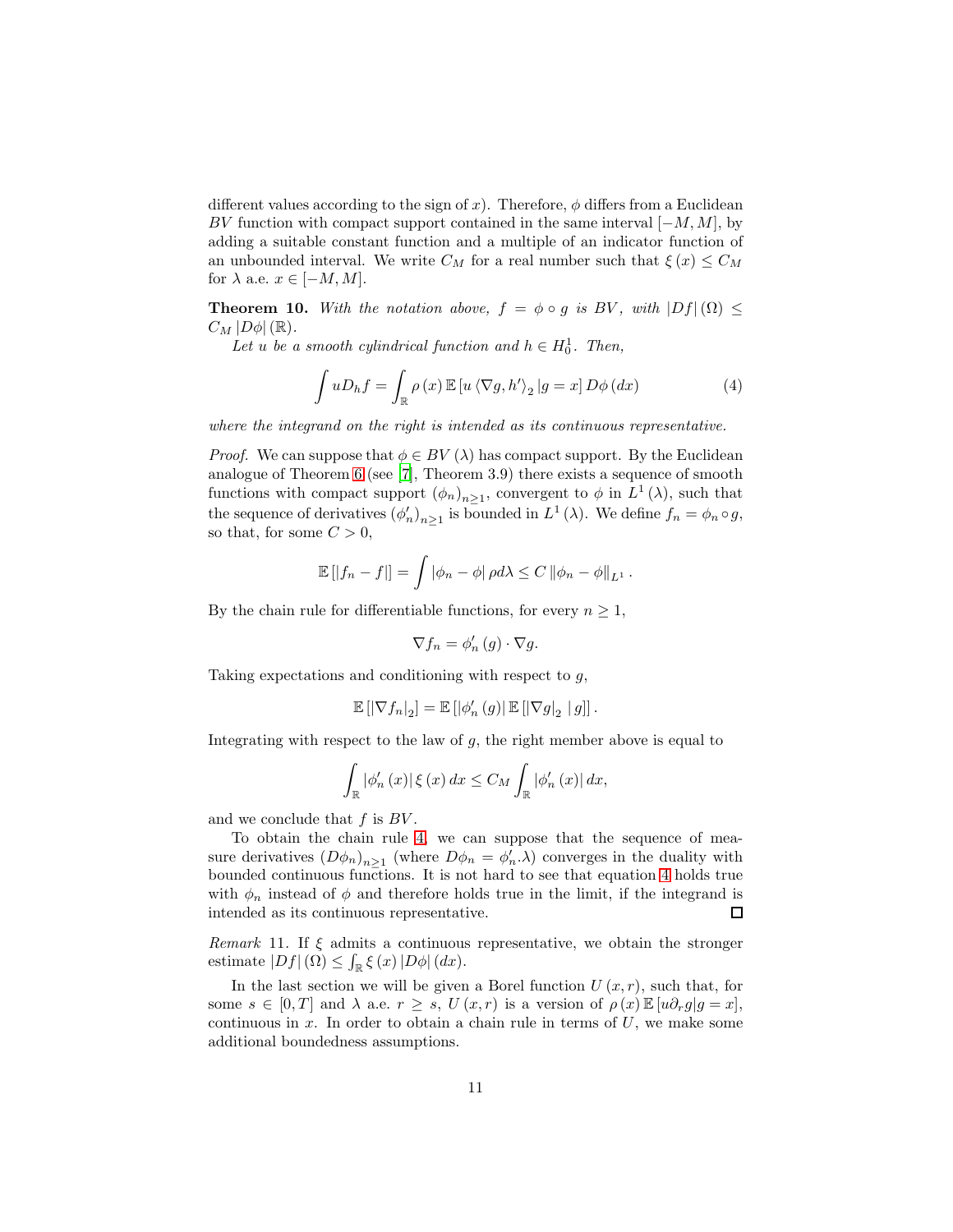<span id="page-11-2"></span>**Theorem 12.** Assume that, for every real  $x, r \mapsto U(x,r)$  belongs to  $L^2(0,T)$ , *and the function*  $x \mapsto |U(x, \cdot)|_2$  *is locally bounded. Then, for*  $\lambda$  *a.e.*  $r \geq s$ *,* 

<span id="page-11-1"></span>
$$
\int uD_{r}f = \int_{\mathbb{R}} U(x,r) D\phi(x).
$$
 (5)

*Proof.* The following elementary fact will be useful. Let  $(k_n)_{n\geq 1}$  be a bounded sequence in  $L^2(0,T)$  convergent  $\lambda$  a.e. to some function k. Then  $k \in L^2(0,T)$ and the sequence converges weakly to k.

Because of the assumptions and the fact stated above, for every  $h \in H_0^1$ with  $h(r) = 0$  if  $r < s$ ,  $\int_0^T U(x, r) h'(r) dr$ , is well defined and continuous as a function of x. Moreover, if  $\psi \in C_c(\mathbb{R})$ , then

$$
\int_{\mathbb{R}} \psi(x) \int_0^T U(x, r) h'(r) dr dx = \int_0^T \mathbb{E} \left[ u \left( \psi \circ g \right) \partial_r g \right] h'(r) dr,
$$

since for every  $r \geq s$ ,  $U(x,r)$  is a version of  $\rho(x) \mathbb{E}[u \partial_r g | g = x]$ . We can exchange integration and expectation above, because  $u\left(\psi\circ g\right)$  is bounded, and we conclude that  $\int_0^T U(x, r) h'(r) dr = \rho(x) \mathbb{E}[u \langle \nabla g, h' \rangle_2 | g = x]$  for  $\lambda$  a.e. x. This suffices to settle the case of indicator functions of level sets.

For the case of a function  $\phi$ , which we suppose of compact support, we consider again an approximation with smooth functions  $(\phi_n)_{n\geq 1}$  with derivatives of compact support, such that  $(D\phi_n)_{n>1}$  weakly converges to  $D\phi$ . For every n, and every  $h \in H_0^1$ , with  $h'(r) = 0$  if  $r < s$ ,

$$
\int_0^T h'(r) \int_{\mathbb{R}} U(x,r) D\phi_n(x) dr = \int_{\mathbb{R}} \rho(x) \mathbb{E}[u \langle \nabla g, h' \rangle_2 | g = x] D\phi_n(x),
$$

Then, for  $\lambda$  a.e.  $r \geq s$ ,  $\int_{\mathbb{R}} \rho(x) \mathbb{E}[u \partial_r g] g = x \, D\phi_n(x)$  tends to the left member in equation [\(5\)](#page-11-1), since the integrand is continuous. Moreover, the sequence is bounded in  $L^2(s,T)$ , since the integrand is locally bounded,

$$
\left| \int_{\mathbb{R}} \rho(x) \mathbb{E} \left[ u \partial_r g \middle| g = x \right] D \phi_n(x) \right|_2 \leq C \left| D \phi_n \right|(\mathbb{R}).
$$

As  $n \to \infty$ , the fact stated at the beginning of the proof applies again and we conclude that

$$
\int_0^T h'(r) \left[ \int_{\mathbb{R}} U(x, r) D\phi(x) \right] dr = \int uD_h f = \int_0^T h'(r) \left[ \int uD_r f \right] dr.
$$

#### <span id="page-11-0"></span>4. Ocone-Karatzas formula for BV functions

*4.1. Predictable processes and projections*

Given a filtration  $\mathcal{G} = (\mathcal{G}_t)_{0 \le t \le T}$ , a  $\mathcal{G}$ -predictable rectangle is a subset of the product space  $\Omega \times [0, T]$ , of the form

$$
A\times ]s,t],
$$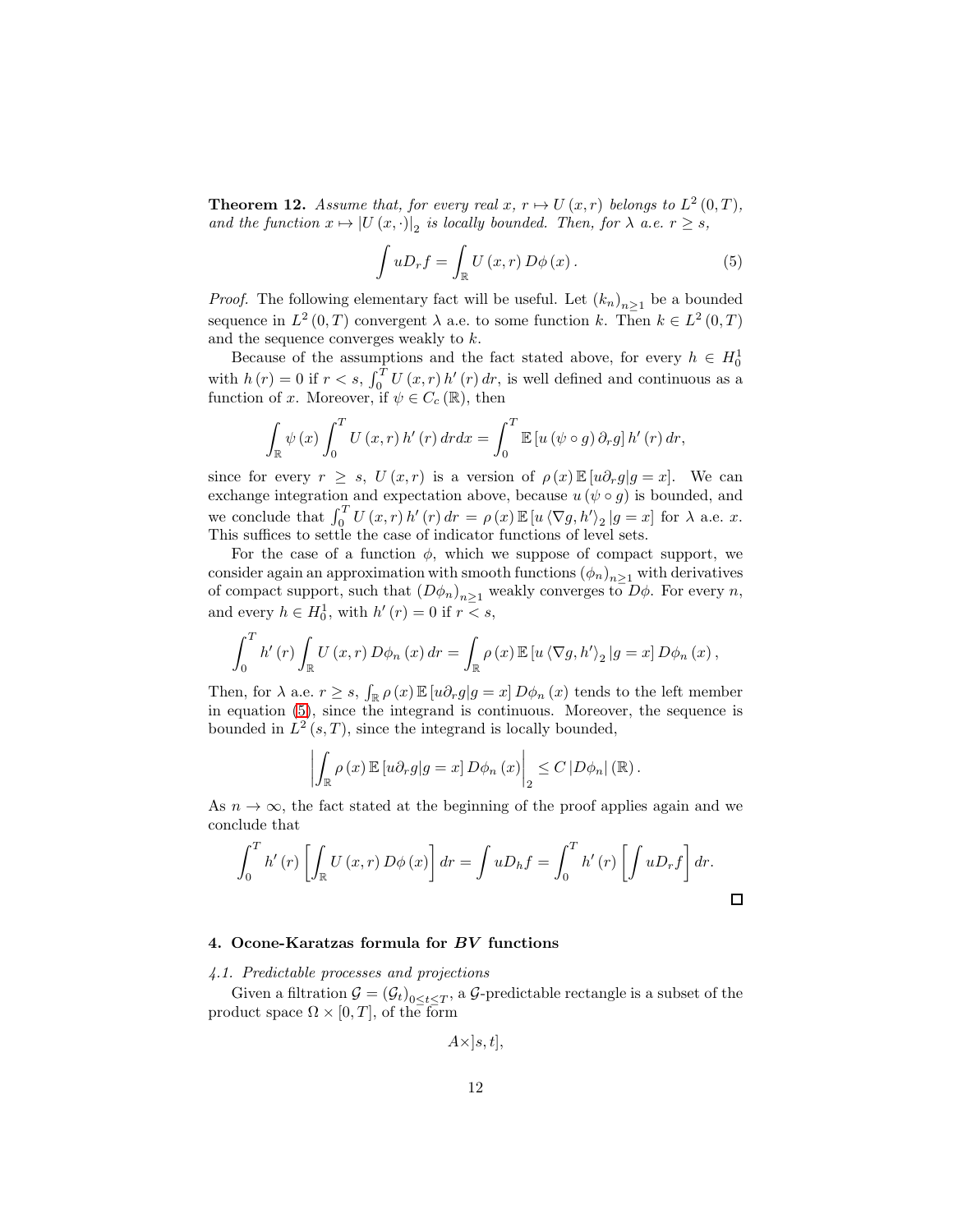where  $A \in \mathcal{G}_s$ . The  $\mathcal{G}_s$ -predictable  $\sigma$ -algebra of sets  $\mathcal{P}_\mathcal{G}$  is, by definition, generated by the family of all  $G$ -predictable rectangles. A stochastic process is said  $G$ predictable if it is measurable with respect to  $\mathcal{P}_{G}$ .

Usually, one takes  $\mathcal{G} = \mathcal{F}^{\mathbb{P}}$ , the natural filtration of the Wiener process, completed with all the P-neglegibile Borel sets, thus satisfying the so-called usual conditions, and simply speaks of predictable rectangles, predictable  $\sigma$ algebra  $(\mathcal{P}^{\mathbb{P}})$  and predictable processes. Since we are dealing with measures, in general, not absolutely continuous with respect to  $\mathbb{P}$ , we consider the case when  $\mathcal{G} = \mathcal{F}$  is just the natural filtration of the Wiener process, and speak of *strictly* predictable rectangles, *strictly* predictable σ-algebra (P) and *strictly* predictable processes, for the correspondent  $\mathcal{F}\text{-predictable objects.}$ 

By a monotone class argument, every predictable process coincides  $\mathbb{P} \otimes \lambda$ almost everywhere with a strictly predictable process.

A smooth process is a finite linear combination of strictly predictable processes of the form

 $fI_{]s,t]},$ 

where  $f$  is smooth. The strict predictability implies that  $f$  can be written as  $\phi(\Delta_J W)$  for some  $\Delta_J W$ , as introduced in [\(1\)](#page-2-1), such that  $s_n \leq s$ . By a direct approximation of cylindrical functions with smooth functions and a monotone class argument, smooth processes are dense in every  $L^p(\Omega \times [0,T], \mathcal{P}, \mu)$ , for  $1 \leq p \leq \infty$ , where  $\mu$  is any positive finite measure on P. Therefore, if we are given two real measures  $\mu$ ,  $\nu$  on  $\mathcal P$  such that for every smooth process F,  $\int F d\mu = \int F d\nu$ , then  $\mu = \nu$ .

The classical Ocone-Karatzas formula contains the stochastic integral of a predictable process  $H = (H_s)_{0 \leq s \leq T}$ , which can be correctly defined as the density of the measure  $\nabla f$ . ( $\mathbb{P} \otimes \lambda$ ) restricted to the strictly predictable  $\sigma$ -algebra P, with respect to  $\mathbb{P}\otimes\lambda$ . The process H is also identified by the condition  $H_s = \mathbb{E}[\partial_s f|\mathcal{F}_s],$  for  $\lambda$  a.e.  $s \in [0, T]$ . We can see  $H_s$  as the density of  $\partial_s f \mathbb{P},$ restricted to  $\mathcal{F}_s$ , with respect to  $\mathbb P$  (also restricted).

Given a  $BV$  function  $f$ , Theorem [16](#page-13-0) will prove that its measure derivative  $Df$ , as a measure on the product space, when restricted to  $\mathcal{P}$ , becomes absolutely continuous with respect to  $P \otimes \lambda$ , with a strictly predictable density  $H = (H_s)_{0 \le s \le T}$ . The next lemma shows that we can still see  $H_s$  as the density of the measure  $D_s f$ , restricted to  $\mathcal{F}_s$ , with respect to  $\mathbb{P}$ . We state it for a general real measure  $\mu$  on the product space  $(\Omega \times [0, T], \mathcal{A} \otimes \mathcal{B}(0, T))$  of the form  $\mu = \sigma$ . ( $\nu \otimes \lambda$ ), where  $\nu$  is a positive finite measure on  $(\Omega, \mathcal{A})$ .

<span id="page-12-0"></span>**Proposition 13.** With the notation above, if  $\mu_{\mathcal{P}}$  is absolutely continuous with *respect to*  $(P \otimes \lambda)_{|P}$ *, with a strictly predictable density*  $H = (H_s)_{0 \leq s \leq T}$ *, then, for*  $\lambda$  *a.e.*  $s \in [0, T]$ *,* 

$$
\left(\sigma\left(s\right).\nu\right)_{|\mathcal{F}_s}=H_s.P_{|\mathcal{F}_s}.
$$

*Proof.* For every  $n \geq 1$ , there exists a countable family of bounded continous function  $(f_k^n)_{k\geq 1}$ , defined on  $\mathbb{R}^n$ , such that every  $f \in C_c(\mathbb{R}^n)$  is the pointwise limit of an appropriate sequence with elements from that family. Therefore, for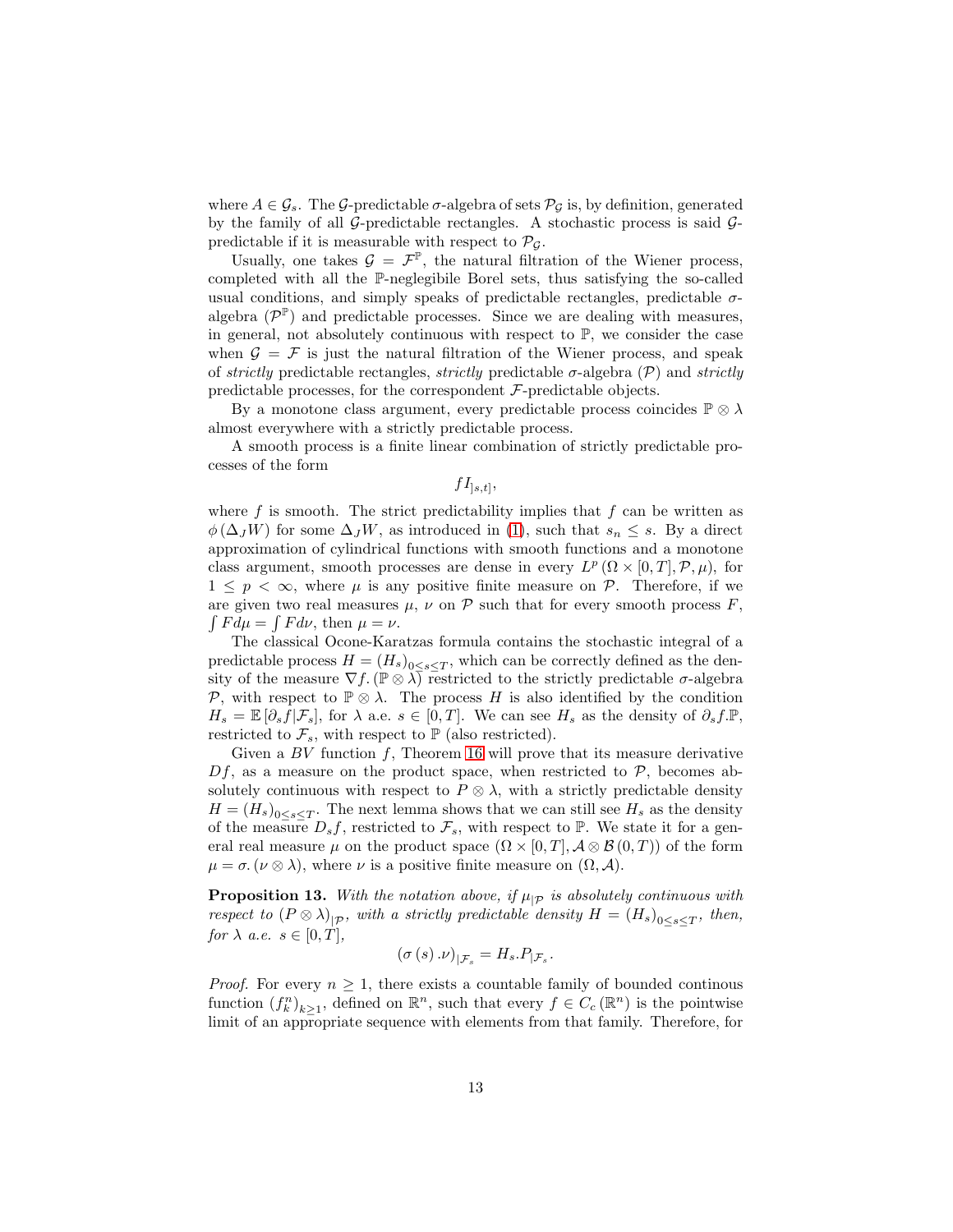$\lambda$  a.e.  $s \in [0, T]$ , it will suffice to prove that, for all  $n \geq 1$ , for every  $\Delta_J W$ , with  $J = (t_0, \ldots, t_n)$  with  $t_n \leq s$  and every  $k \geq 1$ ,

$$
\int f_k^n \left( \Delta_J W \right) \sigma \left( s \right) d\nu = \mathbb{E} \left[ f_k^n \left( \Delta_J W \right) H_s \right].
$$

Moreover, by continuity, we can consider only the case with each  $t_i$  rational. Therefore, the thesis is equivalent to prove that for every n, every  $\Delta_J W$ , with each  $t_i$  rational, and every  $k \geq 1$ , for  $\lambda$  a.e.  $s \geq t_n$ , the identity above holds true. The hypothesis implies that for every  $t \geq t_n$ ,

$$
\int_{t_n}^t \int f_k^n \left( \Delta_J W \right) \sigma \left( s \right) d\nu ds = \int_{t_n}^t \mathbb{E} \left[ f_k^n \left( \Delta_J W \right) H_s \right] ds.
$$

since it is the integral of a stricly predictable process. Therefore the two integrands must coincide for  $\lambda$  a.e  $s \geq t_n$ .  $\Box$ 

## *4.2. Statement and proof of the main result*

For the proof of the extended Ocone-Karatzas formula we will make use of the following result, which contains Itô's representation theorem and a version of Ocone-Karatzas formula for smooth functions, which can be shown directly by an application of Itô's formula.

**Lemma 14.** For  $f \in L^1(\mathbb{P})$ , there exists a unique process  $F \in \mathcal{M}_{loc}^2$  such that

<span id="page-13-1"></span>
$$
f = \mathbb{E}[f] + \int_0^T F_s dW_s.
$$
 (6)

*If* f *is smooth, then*  $F_s = \mathbb{E}[\partial_s f | \mathcal{F}_s]$ *, for*  $\lambda$  *a.e.*  $s \in [0, T]$ *.* 

*Remark* 15. The space  $\mathcal{M}_{loc}^2$  consists of all the equivalence classes of predictable processes  $F$ , such that

$$
\int_0^T F_s^2 ds < \infty, \quad \mathbb{P} \text{ almost surely.}
$$

For such an F, there exists a sequence of predictable stopping times  $(\tau_n)_{n\geq 1}$ , increasing towards T, such that, for every n, the predictable process  $F_n$  =  $FI_{[0,\tau_n[}$  is square integrable (and so it belongs to  $\mathcal{M}^2$ ).

<span id="page-13-0"></span>Theorem 16. *Let* f *be a* BV *function. The measure* Df*, restricted to the strictly predictable*  $\sigma$ -algebra  $\mathcal{P}$ , *is absolutely continuous with respect to*  $\mathbb{P} \otimes \lambda$ *. If* H *is a version of the density, then*

$$
f = \mathbb{E}[f] + \int_0^T H_s dW_s.
$$

<span id="page-13-2"></span>*Remark* 17. By Proposition [13,](#page-12-0) we can write, for  $\lambda$  a.e.  $s \in [0, T]$ :

$$
H_s = \frac{d(D_s f)_{|\mathcal{F}_s}}{dP_{|\mathcal{F}_s}}.
$$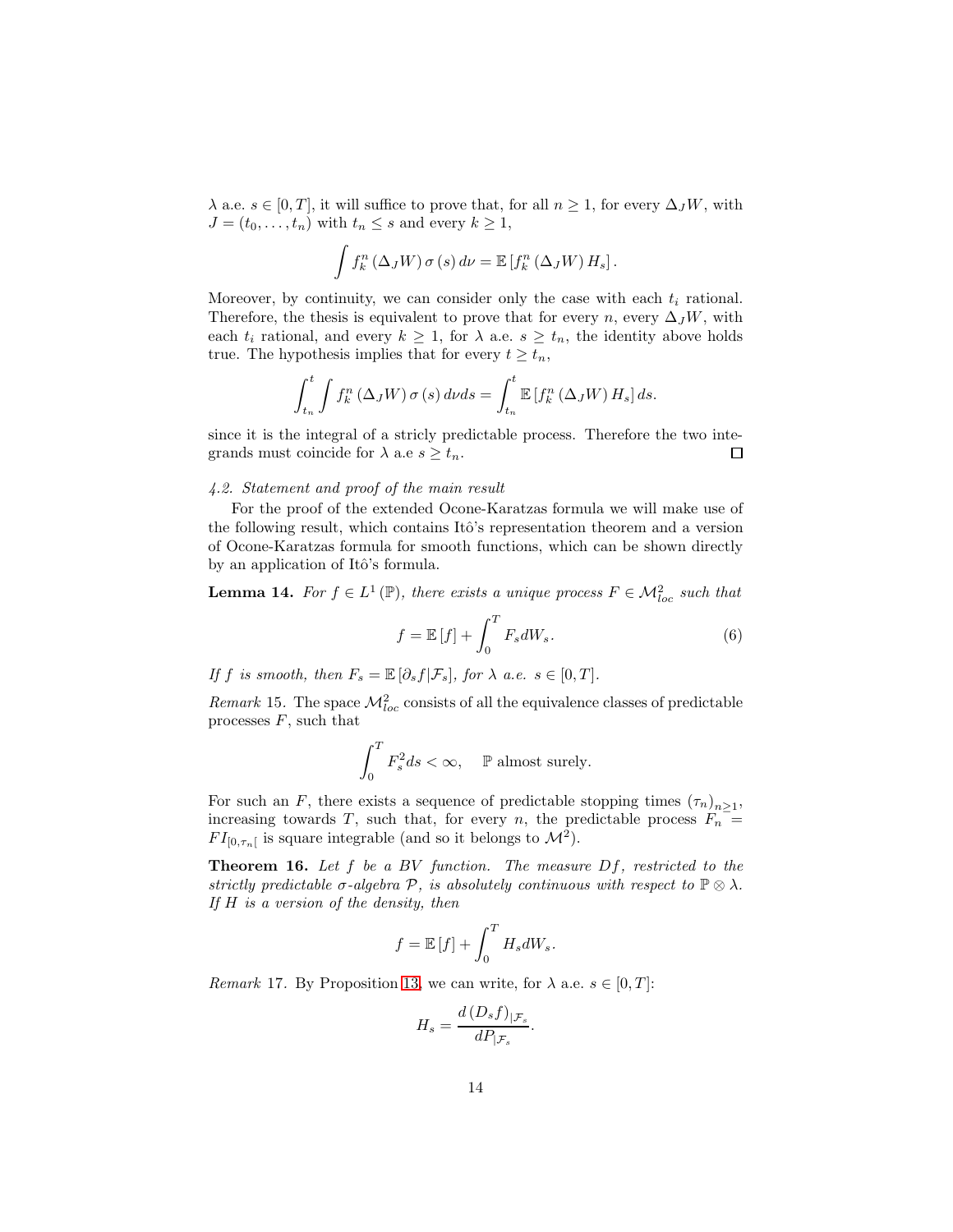We provide here a shorter proof for case  $f \in BV \cap L^2(\mathbb{P})$ .

*Proof.* There is no loss in generality if we suppose that  $\mathbb{E}[f] = 0$ . Since f is square integrable, the process F in [\(6\)](#page-13-1) belongs to  $\mathcal{M}^2$  and therefore  $F.\mathbb{P}\otimes \lambda$ defines a real measure on the product space. It is sufficient to show that the integrals of smooth processes, taken with respect to  $Df$  and  $F.\mathbb{P}\otimes\lambda$ , coincide.

Given  $0 \leq s < t \leq T$  and a smooth function g, measurable with respect to  $\mathcal{F}_s$ , the Wiener-Itô isometry implies that

$$
\mathbb{E}\left[f\int_s^t g dW_r\right] = \mathbb{E}\left[\int_0^T F_r dW_r \int_s^t g dW_r\right] = \mathbb{E}\left[\int_s^t g F_r dr\right].
$$

Since g is  $\mathcal{F}_s$ -measurable,  $\int_s^t g dW_r = -\partial_h^* g$ , where  $h \in H_0^1$  is such that  $h' = I_{]s,t]}$ . By the definition of  $Df$ , the left member above is equal to

$$
\int gI_{]s,t]} dDf.
$$

By linearity, we conclude.

The next lemma shows that we gain integrability for  $F$  in [\(6\)](#page-13-1), when  $f$  is  $BV.$ 

Lemma 18. *If* f *is* BV *and* F *is the process in* [\(6\)](#page-13-1)*, then*

$$
\int_0^T \mathbb{E} \left[ |F_s| \right] ds \leq T^{1/2} |Df| \left( \Omega \right).
$$

*Remark* 19. If  $f \in L \log L$ , then, by the continuous embedding of this Orlicz space into  $H<sup>1</sup>$  (see e.g. [\[8](#page-19-6)], Exercise 1.16, p. 58) and by the equivalence of the  $H^1$  norm with  $\mathbb{E}[|f| + |F|_2]$ , we conclude that F is integrable. However, it is not clear if such a conclusion holds true for  $f \in L \log^{1/2} L$ : we proceed therefore generalizing some ideas from [\[4\]](#page-19-3).

*Proof.* If f is smooth, then  $F = \mathbb{E}[\partial_s f | \mathcal{F}_s]$ , so that  $|F_s| \leq \mathbb{E}[\partial_s f | \mathcal{F}_s]$ . By Fubini's theorem and Cauchy's inequality,

$$
\mathbb{E}\Big[\int_0^T |F_s| \, ds\Big] \leq \mathbb{E}\Big[\int_0^T |\partial_s f| \, ds\Big] \leq T^{1/2} \mathbb{E}\left[|\nabla f|_2\right].
$$

Given a BV function f, we consider a sequence of smooth functions  $(f_n)_{n \geq 1}$ , convergent to f in  $L^1(\mathbb{P})$ , such that  $\left(\mathbb{E} [|\nabla f_n|_2]\right)_{n\geq 1}$  converges to  $|Df|(\Omega)$ . Such a sequence exists by an application of Theorem  $6$  and a diagonal argument.

For every  $n \geq 1$ , we write  $F_n$  for the process that represents  $f_n$ , and  $M^n$  for the  $\mathcal{F}^{\mathbb{P}}$ -martingale

$$
M_t^n = \mathbb{E}\left[f_n|\mathcal{F}_t^{\mathbb{P}}\right] = \mathbb{E}\left[f_n\right] + \int_0^t F_s^n dW_s.
$$

 $\Box$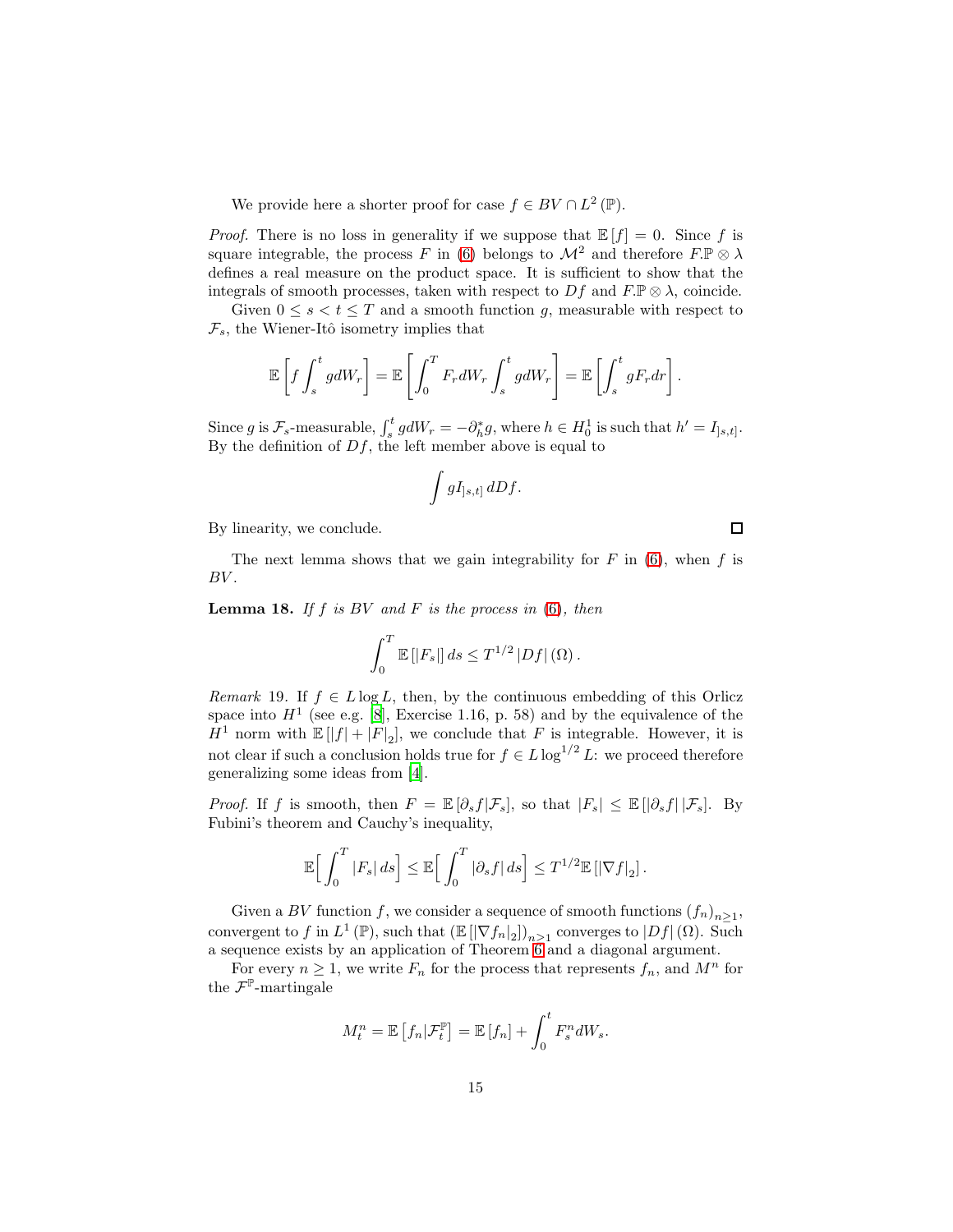We also write  $M_t = \mathbb{E}\left[f|\mathcal{F}_t^{\mathbb{P}}\right],$  and  $\Delta M_n^* = \sup_{0 \le t \le T} |M_t^n - M_t|$ . By Doob's maximal inequality, we have

$$
\mathbb{P}\left(\Delta M_n^* > \epsilon\right) \leq \frac{1}{\epsilon} \mathbb{E}\left[\left|M_T^n - M_T\right|\right],
$$

for every  $\epsilon > 0$ . By the Burkholder-Gundy good- $\lambda$ -inequality (see [\[9](#page-19-7)], and [\[4](#page-19-3)]),

$$
\mathbb{P}\left(\int_0^T |F_s^n - F_s|^2 ds > 4\lambda^2, \Delta M_n^* \le \delta \lambda\right) \le \delta^2 \mathbb{P}\left(\int_0^T |F_s^n - F_s|^2 ds > \lambda^2\right),
$$

for every  $\lambda > 0$  and  $\delta \in (0, 1)$ . This leads immediately to the inequality

$$
\mathbb{P}\left(\int_0^T \left|F_s^n - F_s\right|^2 ds > 4\lambda^2\right) \leq \delta^2 + \frac{1}{\delta\lambda} \mathbb{E}\left[\left|M_T^n - M_T\right|\right],
$$

which implies that

$$
\int_0^T |F_s^n - F_s|^2 \, ds \to 0
$$

in probability, and without loss of generality, P almost surely. By Cauchy's inequality,  $\int |F_s^n| ds$  converges to  $\int |F_s| ds$ ,  $\mathbb P$  almost surely so, by Fatou's lemma, we conclude that

$$
\mathbb{E}\Big[\int_0^T |F_s| \, ds\Big] \leq T^{1/2} \liminf_n \mathbb{E}\left[|\nabla f_n|_2\right] = T^{1/2} |Df| \left(\Omega\right).
$$

 $\Box$ 

*Proof.* (General case.) We can argue as in the  $L^2(\mathbb{P})$  case, since by the lemma above,  $F.(\mathbb{P}\otimes\lambda)$  defines a real measure on the product space. It is therefore sufficient to show that the integrals of smooth processes, taken with respect to Df and  $F.\mathbb{P}\otimes\lambda$ , coincide. We take  $0 < s < t \leq T$  and a smooth g, measurable with respect to  $\mathcal{F}_s$ .

Let  $(\tau_n)_{n\geq 1}$  be a sequence of predictable stopping times increasing to T, such that  $F^{n} = I_{[0,\tau_n[}F \in \mathcal{M}^2$ . Then,

$$
f_n = \mathbb{E}\left[f|\mathcal{F}_{\tau_n}^{\mathbb{P}}\right] = \int_0^T F_r^n dW_r,
$$

so that  $(f_n)_{n\geq 1}$  an  $(\mathcal{F}_{\tau_n}^{\mathbb{P}})_{n\geq 1}$ -martingale, closed by f, in  $L \log^{1/2} L$ . By Lemma [3,](#page-5-0)  $(f_n)_{n\geq 1}$  converges to f in  $L \log^{1/2} L$ .

For every  $n \geq 1$ , by the Wiener-Itô isometry,

<span id="page-15-0"></span>
$$
\mathbb{E}\left[f_{n} g\left(W_{t}-W_{s}\right)\right]=\mathbb{E}\left[\int_{0}^{T} g I_{]s,t]}(r) F_{r}^{n} dr\right].
$$
\n(7)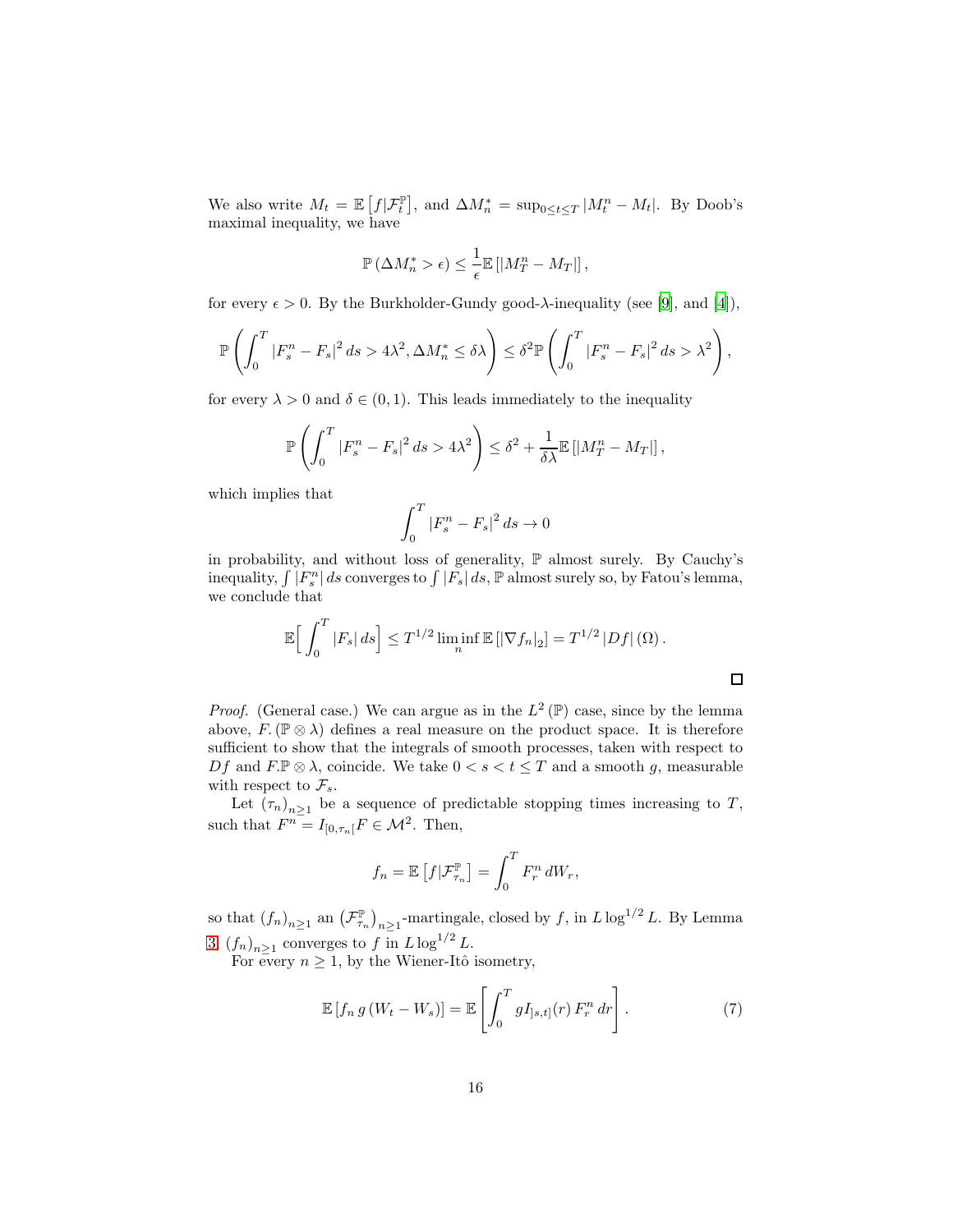By inequality [\(2\)](#page-4-1), as  $n \to \infty$ , the left member converges to

$$
\mathbb{E}\left[fg\left(W_t-W_s\right)\right]=\int gI_{]s,t]} dDf.
$$

For the member on the right, we use Lebesgue's dominated convergence theorem, since  $gF \in L^1(\Omega \times [0,T], \mathbb{P} \otimes \lambda)$ . Therefore, identity [\(7\)](#page-15-0) holds true with f in place of  $f_n$ , and we conclude as we did for the  $L^2(\mathbb{P})$  case.

#### <span id="page-16-1"></span>5. Applications

We conclude by showing how the extended Ocone-Karatzas formula, together with the chain rule, allows us to find explicit representations. We consider first the case of  $f = \phi(W(k))$  and then the case of  $f = \phi(M)$  where  $M = \sup_{s \leq T} W_s$ , with  $\phi$  as introduced in Section [3.](#page-7-1)

#### *5.1. The case of cylindrical random variables*

Given  $k \in L^2(0,T)$ , with  $|k|_2 = 1$ , we choose a representative such that  $k(s) = 0$  if  $|I_{]s,T]}k|_2 = 0$ , for every  $s \in [0,T]$ , and write

$$
K(x,s) = k(s) \frac{\exp \left\{-x^2/(2 |I_{s,T}|k|_2^2)\right\}}{\sqrt{2\pi |I_{s,T}|k|_2}}
$$

,

where we define  $K(x, s) = 0$  if  $k(s) = 0$ .

<span id="page-16-0"></span>**Proposition 20.** *Let*  $f = \phi(W(k))$ *, with the notation as above. Then* 

$$
f = \mathbb{E}[f] + \int_0^T \left[ \int_{\mathbb{R}} K(x - W(I_{]0,s]}k), s) D\phi(dx) \right] dW_s.
$$

*Proof.* It is sufficient to prove that, for all  $s \in [0, T]$  and every smooth function u, measurable with respect to  $\mathcal{F}_s$ , then

$$
\frac{\exp\left\{-x^2/2\right\}}{\sqrt{2\pi}}\mathbb{E}\left[uk\left(s\right)|W\left(k\right)=x\right]=\mathbb{E}\left[u\,K\left(x-W\left(I_{]0,s]}k\right),s\right)\right].
$$

Indeed, we define U  $(r, x)$  as the right member above if  $r \geq s$  and  $U(r, x) = 0$ for  $r < s$ . Since the right member above is a continuous function of x and the inequality

$$
\mathbb{E}[uk(s) | W(k) = x] \le ||u|| |k(s)|
$$

holds true for all  $s \in [0, T]$ , we apply Theorem [12,](#page-11-2) Fubini's theorem and we find that

$$
\mathbb{E}\left[u\int_{\mathbb{R}} K\left(x - W\left(I_{]0,s]}k\right),s\right) D\phi\left(dx\right)\right] = \int uD_s f.
$$

for  $\lambda$  a.e.  $s \in [0, T]$  and every smooth function u as above. By Remark [17,](#page-13-2) we conclude.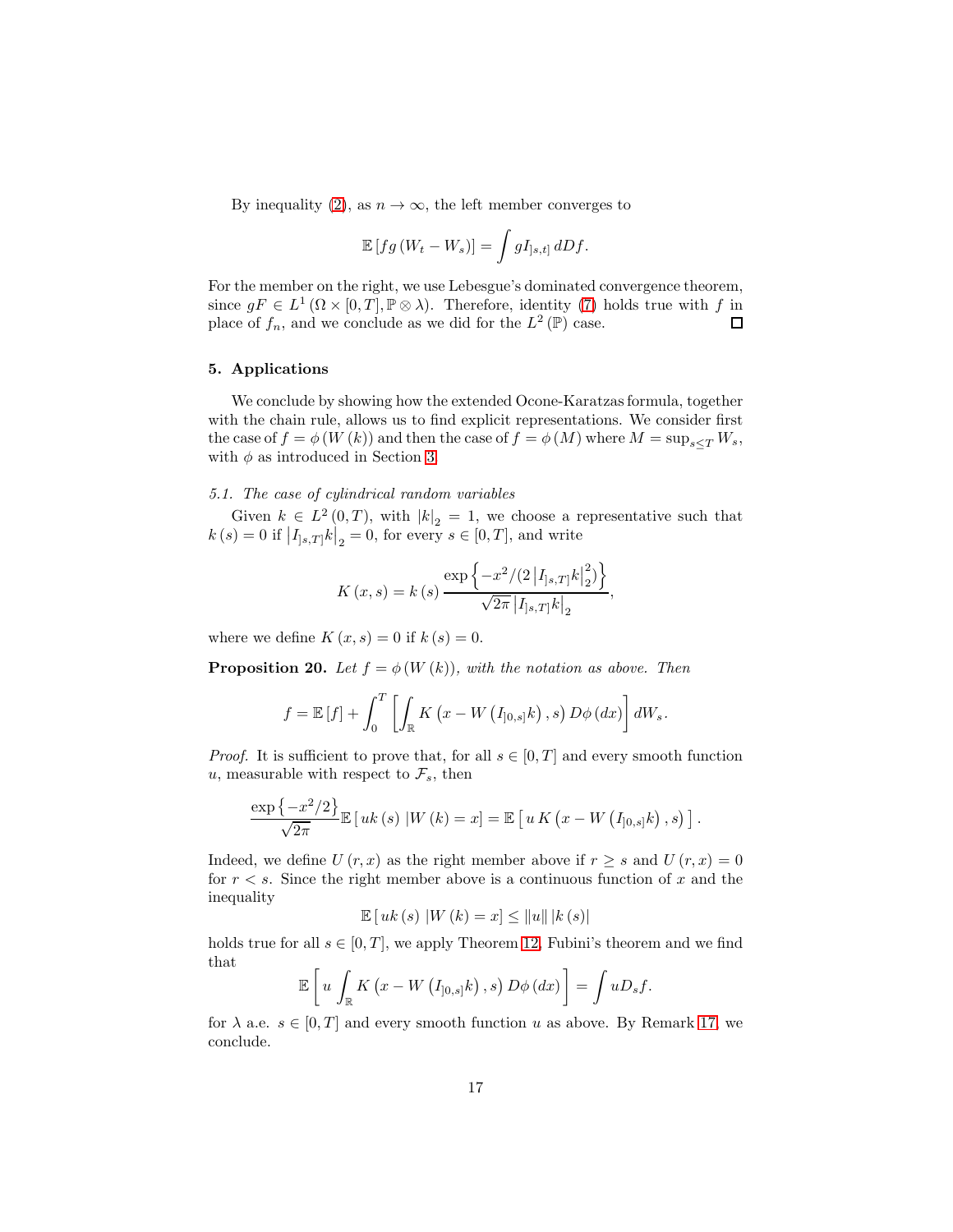Therefore, given a continuous function  $\psi$ , with compact support, we have to show that

$$
\mathbb{E}\left[\psi\left(W\left(k\right)\right)uk\left(s\right)\right]=\int_{\mathbb{R}}\psi\left(x\right)\mathbb{E}\left[u\,K\left(x-W\left(I_{]0,s]}k\right),s\right)\right]dx.
$$

We take the conditional expectation with respect to  $\mathcal{F}_s$ ,

$$
\mathbb{E}\left[\psi\left(W\left(k\right)\right)uk\left(s\right)\right]=\mathbb{E}\left[u\int_{\mathbb{R}}\psi\left(W\left(kI_{]0,s]}\right)+y\right)K\left(y,s\right)dy\right].
$$

We conclude thanks to the change of variables  $x = W(kI_{[0,s]}) + y$  and exchanging integration and expectation.  $\Box$ 

*Example* 1. We consider  $f = I_{\{W_t \ge 0\}}$ , for some  $0 < t \le T$ . Since  $DI_{\{\sqrt{t}x \ge 0\}} =$  $\sqrt{t}\delta_0$ , we find the representation

<span id="page-17-1"></span>
$$
I_{\{W_t \ge 0\}} = \frac{1}{2} + \int_0^t \frac{\exp\left\{-W_s^2/2\left(t-s\right)\right\}}{\sqrt{2\pi\left(t-s\right)}} dW_s. \tag{8}
$$

*Remark* 21*.* Formula [\(8\)](#page-17-1) above is well known (e.g. [\[10\]](#page-19-8), p. 68) and there exists even an alternative approach (see [11]), which produces similar formulas, valid for bounded cylindrical random variables.

Indeed, the following observation shows that the two approaches are, in this case, equivalent. For every  $s, K(\cdot, s) \in C_b^1(\mathbb{R})$ , so we can integrate-by-parts on R and obtain the representation

$$
f = \mathbb{E}[f] + \int_0^T \left[ \int_{\mathbb{R}} -\phi(x) \, \partial_x K(x - W(I_{]0,s]}k), s \right) dx \, dW_s,
$$

which is a special case of Theorem 3.4 in [11].

We remark that, in the next application, such an integration-by-parts will fail in general, since the correspondent  $K$  is less regular.

#### *5.2. The case of the maximum of the Wiener process*

Given  $0 \leq s < t \leq T$ , we write  $M_{[s,t]} = \sup_{s \leq r \leq t} (W_r - W_s)$ , so that,

<span id="page-17-2"></span>
$$
M = M_{[0,T]} = M_{[0,s]} \vee (W_s + M_{[s,T]})
$$
\n(9)

and  $M_{[s,T]}$  is independent of  $\mathcal{F}_s$ , with a.c. law (with respect to  $\lambda$ ), of density

$$
m_{T-s}(x) = 2 \frac{\exp \{-x^2/2 (T-s)\}}{\sqrt{2\pi (T-s)}} I_{\{x>0\}}.
$$

<span id="page-17-0"></span>**Proposition 22.** Let  $f = \phi(M)$ , with the notation as above. Then

$$
f = \mathbb{E}[f] + \int_0^T \left[ \int_{\mathbb{R}} m_{T-s} (x - W_s) I_{\{x > M_{[0,s]}\}} D\phi (dx) \right] dW_s.
$$
 (10)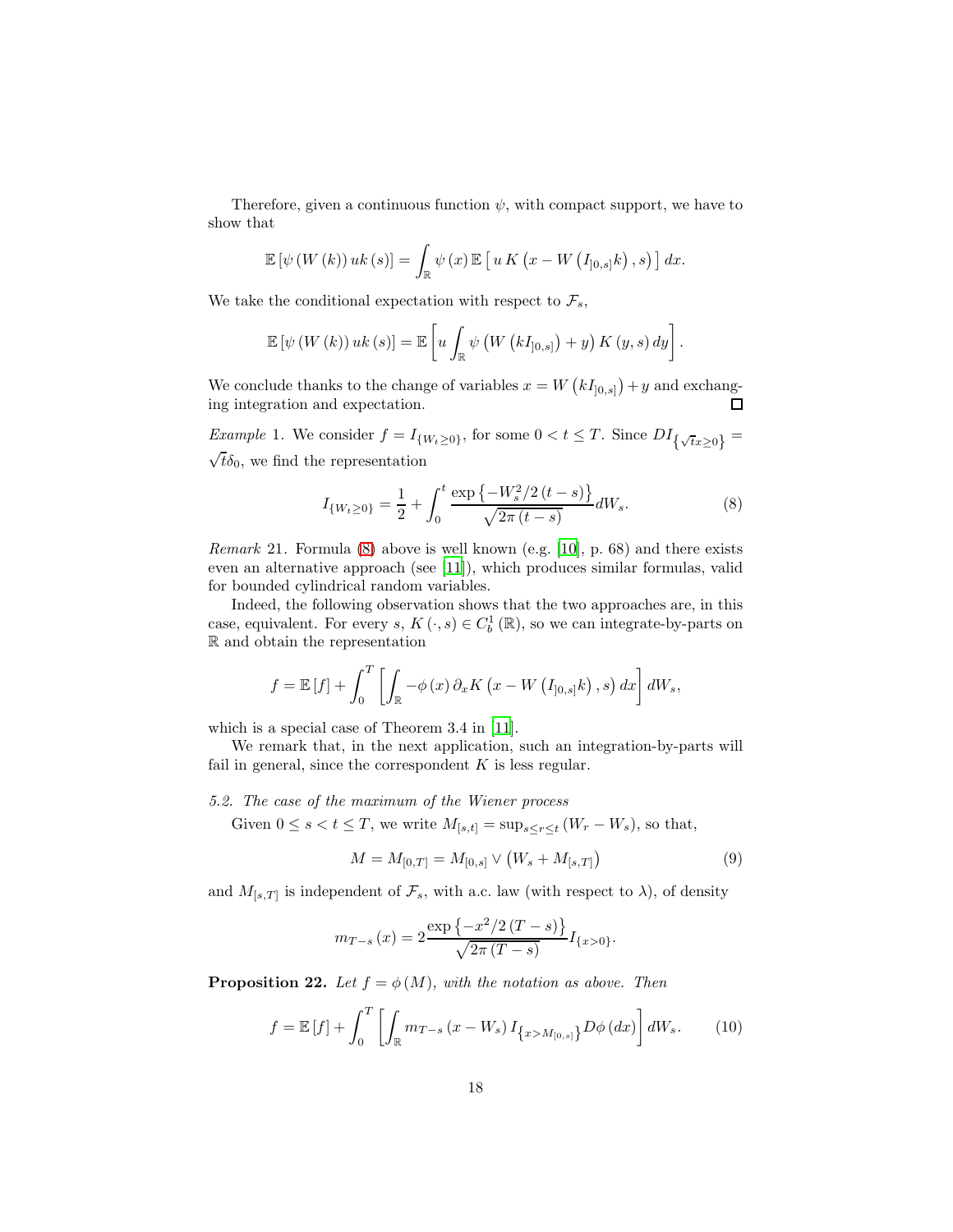<span id="page-18-0"></span>*Remark* 23*.* It is known (see e.g. [\[5](#page-19-4)], Proposition 2.1.10, p. 109) that M admits a Malliavin derivative,  $\nabla M = I_{[0,\sigma[}$ , where

$$
\sigma = \inf \left\{ t : W_t \ge W_s, \ \forall \, 0 \le s \le T \right\}.
$$

We note that  $\partial_s M$  is the indicator function of  $\{M_{[0,s]} < W_s + M_{[s,T]}\}.$ 

*Proof.* It is sufficient to prove that, for all  $s \in ]0, T]$  and every smooth function u, measurable with respect to  $\mathcal{F}_s$ , then

$$
m_T(x) \mathbb{E}[u\partial_s M | M = x] = \mathbb{E}\left[u m_{T-s} (x - W_s) I_{\{x > M_{[0,s]}\}}\right].
$$

Indeed, we define  $U(r, x)$  as the right member above if  $r \geq s$  and  $U(r, x) = 0$ for  $r < s$ . Since the right member above is a continuous function of x and the inequality

$$
\mathbb{E}\left[\, u \partial_s M \; \left| M = x \right.\right] \leq \left\| u \right\|
$$

holds true for all  $s \in ]0, T[$ , we conclude as we did for cylindrical functions.

Therefore, given a continuous function  $\psi$ , with compact support, we have to show that

$$
\mathbb{E}\left[\psi\left(M\right)u\partial_s M\right] = \int_{\mathbb{R}} \psi\left(x\right) \mathbb{E}\left[u\,m_{T-s}\left(x-W_s\right)I_{\left\{x>M_{[0,s]}\right\}}\right] dx.
$$

We take the conditional expectation with respect to  $\mathcal{F}_s$  and use the expression for M in [\(9\)](#page-17-2)  $\partial_s M$  in Remark [23,](#page-18-0)

$$
\mathbb{E}\left[\psi\left(M\right)u\partial_{s}M\right]=\mathbb{E}\left[u\int_{\mathbb{R}}\psi\left(W_{s}+y\right)I_{\left\{ W_{s}+y>M_{\left[0,s\right]}\right\} }m_{T-s}\left(y\right)dy\right].
$$

With a change of variables  $x = W_s + y$  and exchanging integration and expectation, we conclude.  $\Box$ 

*Example* 2. We consider the function  $I_{\{M\geq y\}}$ , for some  $y > 0$ . Since  $DI_{\{x\geq y\}} =$  $\delta_y$ , we find the representation

$$
I_{\{M \ge y\}} = \mathbb{P}(M \ge y) + \int_0^{\tau_y} m_{T-s} (y - W_s) dW_s,
$$

where  $\tau_y = \inf \{0 \le s \le T : W_s = y\}$  is the time of the first visit at y.

#### Acknowledgements

The authors thank L. Ambrosio for many helpful discussions and suggestions.